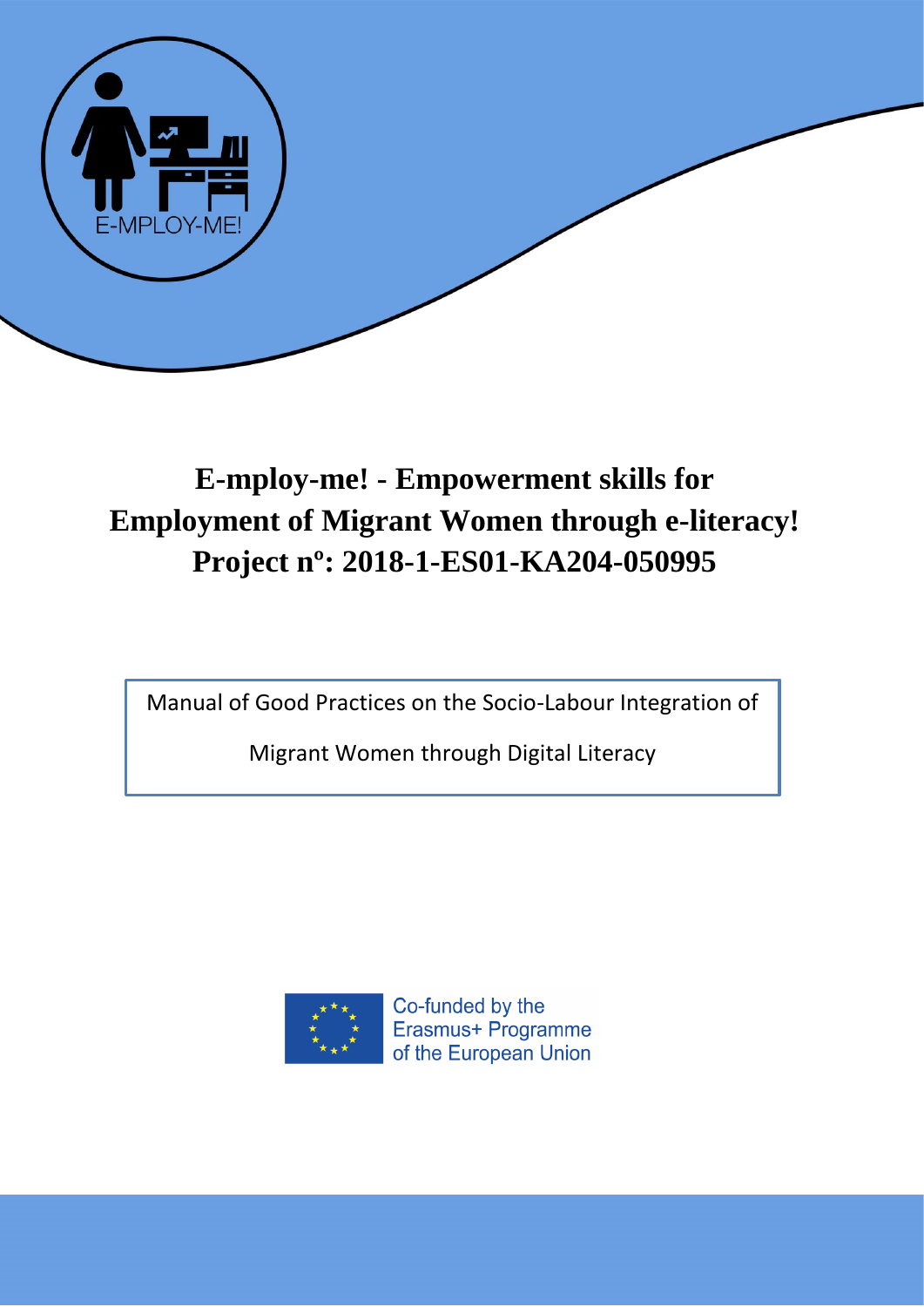



## Content

| Best Practice 8 - ECDL Facilitating Migrant's Entry in to the Austrian Labour Market |
|--------------------------------------------------------------------------------------|
|                                                                                      |
|                                                                                      |
|                                                                                      |
|                                                                                      |
|                                                                                      |
|                                                                                      |
|                                                                                      |
|                                                                                      |
|                                                                                      |











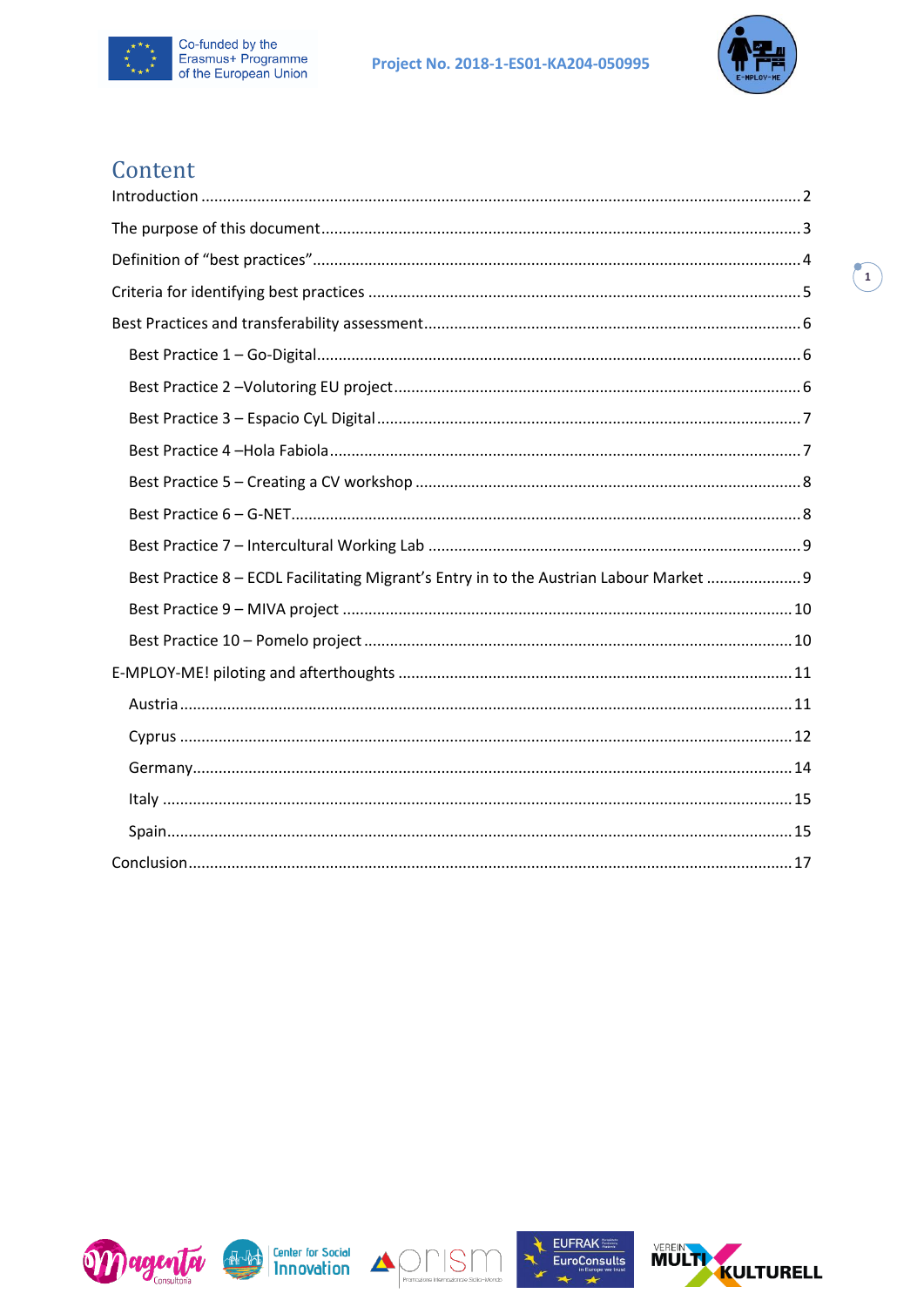



## <span id="page-2-0"></span>**Introduction**

The Erasmus+ Project **E-MPLOY-ME!, Empowerment Skills for Employment of Migrant Women Through E-literacy!** aims at promoting empowerment and social and economic inclusion of migrant women through media literacy and development of digital skills to boost their inclusion into the labour market. In order to achieve this goal, unemployed migrant women have been involved since the beginning of the project, direct and indirectly.

E-MPLOY-ME! aims at meeting the needs of migrant women with the objective of erasing social and cultural barriers which stop migrant women from social and labour integration, in which technologies play a key role. To achieve this, a strong partnership has been built comprising Magenta Consultoría (Spain), Verein Multikulturell (Austria), Prism (Italy), EuFrak (Germany) and Center for Social Innovation (Cyprus). The partnership is being heavily supported as well by the associated partners Frauenalia (Germany) and Mar Violeta (Spain). The partnership is determined to create great value out of this project, thus putting a lot of effort in all the activities carried out. They first developed a State of the Art Review<sup>1</sup> which allowed them to identify and create a profile of their target group – migrant women who face problems in their professional and social inclusion -; understand the current situation of unemployed migrant women in the different countries the partnership is present, particularly the challenges the target group faces regarding their labour and social inclusion; the support services available for them and the resources and chances to succeed to which they can use. This knowledge led to the creation of an online learning platform<sup>2</sup> to meet the needs of unemployed migrant women identified and its piloting.

The project started on  $10^{th}$  September 2018 and was planned to end on  $9^{th}$  September 2020. However, due to the COVID-19 pandemic situation, the partnership decided to extend the deadline in order to be able to finish all the planned activities and wrap up the project the 9<sup>th</sup> of November 2020. The COVID-19 situation has had a great impact in the development of the last steps of the project: lockdowns forced the partnership to cancel meetings or carry them online, some partners could not work, as they were closed during this time, others were just working from home but with the limitations linked to not being in a proper working environment and the constraint of free movement within the local, regional, national and European space. The economic crisis hitting the world also struck some members of the partnership. This struggles were also evident in the piloting phase of the project, as

<sup>&</sup>lt;sup>2</sup> Access the webpage and e-learning platform here:<http://e-mploy-me.eu/english/>











**2**

<sup>&</sup>lt;sup>1</sup> Access the file online here: [http://e-mploy-me.eu/wp-content/uploads/2020/02/E-mploy-Me\\_IO1\\_FinalVer](http://e-mploy-me.eu/wp-content/uploads/2020/02/E-mploy-Me_IO1_FinalVersion_4.7.2019.pdf)[sion\\_4.7.2019.pdf](http://e-mploy-me.eu/wp-content/uploads/2020/02/E-mploy-Me_IO1_FinalVersion_4.7.2019.pdf)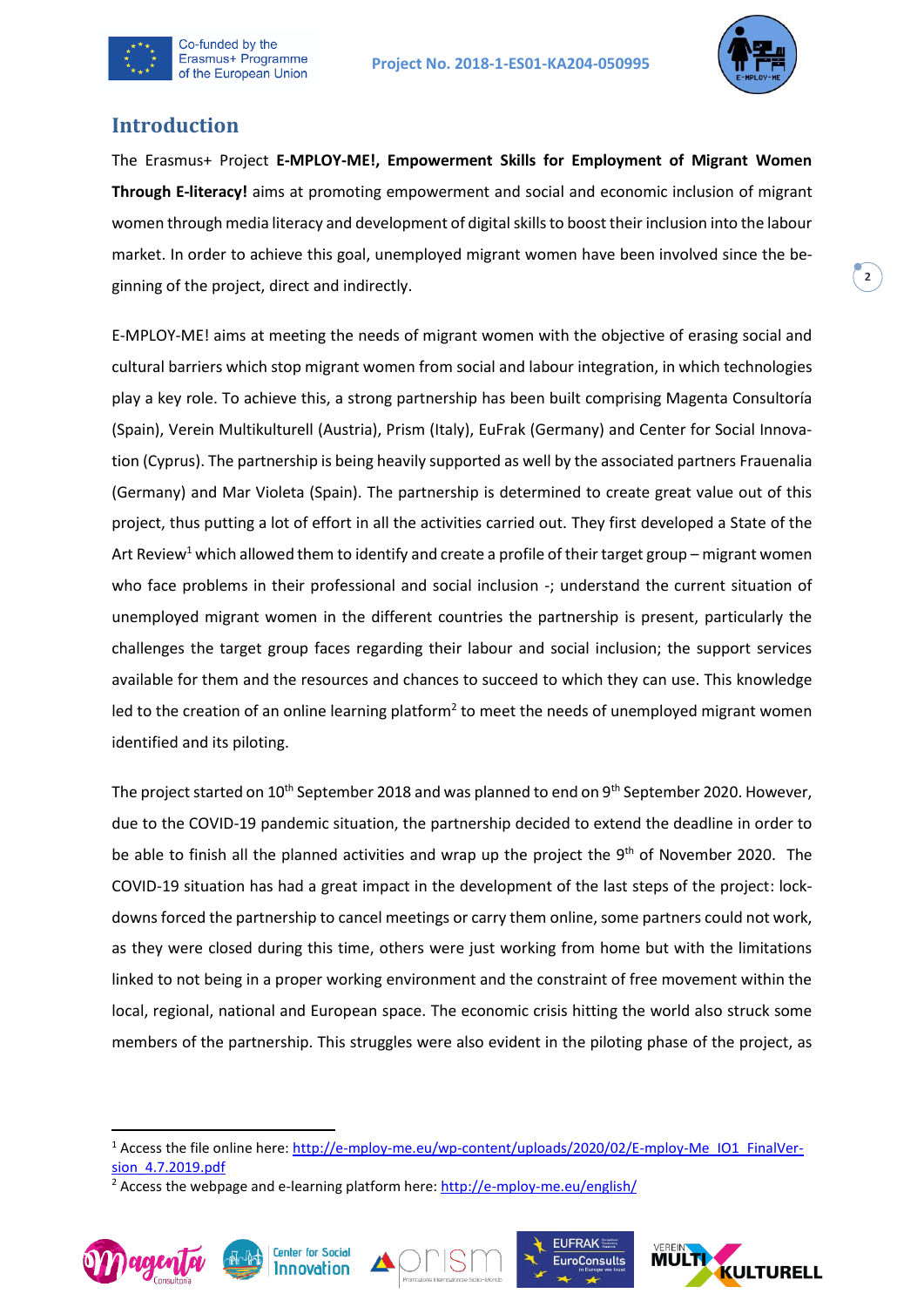



some partners had to conduct the pilotings online, while others struggled to create a group – as participants were afraid of the sanitary situation – and to carry out online pilotings (as their target group lacked the digital skills to engage in a platform such as Zoom, Skype and similar, and they also did not have the necessary equipment).

Although all these setbacks necessarily impacted the workflow of the partnership and threatened with not finishing the project, the partners multiplied their efforts to continue doing their best, being this document proof of that.

#### <span id="page-3-0"></span>**The purpose of this document**

The purpose of this document is to present examples of best practices regarding the use of new technologies in optimising the opportunities to access the labour market of unemployed migrant women which the partnership considers as good examples to follow, together with the partner's experience, comments and feedback on their own piloting activities. The partnership expects that, by disseminating these best practices, other agents interested in promoting the social and labour integration of unemployed migrant women find them useful, inspiring and, hopefully, transferable to their own context and target groups.

In the same way, this document presents how each partner carried out the piloting activity in their country and with their target group. The partnership agreed that it was important to present all of them with detail to show how, the very same activity (the piloting of the e-learning platform) with the very same broad target group (unemployed migrant women) can be carried out very differently and find very different challenges. As it will be presented in detail later in this document, the piloting was carried face-to-face and online, in the host country's language and in a lingua franca. In the same way, the target group shared by all partners presented very different characteristics in each country: in some cases, the culture and language were similar to that of the host country, in others, language was a huge barrier. Additionally, in some countries, the target group had some digital skills and owned a computer, in other cases one or both of these statements were not true.

The partnership wants this document to offer some insight about possible actions to implement to aid the socio-labour integration of migrant women as well as about how a perfectly transferable action can – and will – present slightly different challenges, which have to be taken into account and anticipated in order to overcome them even before they appear.









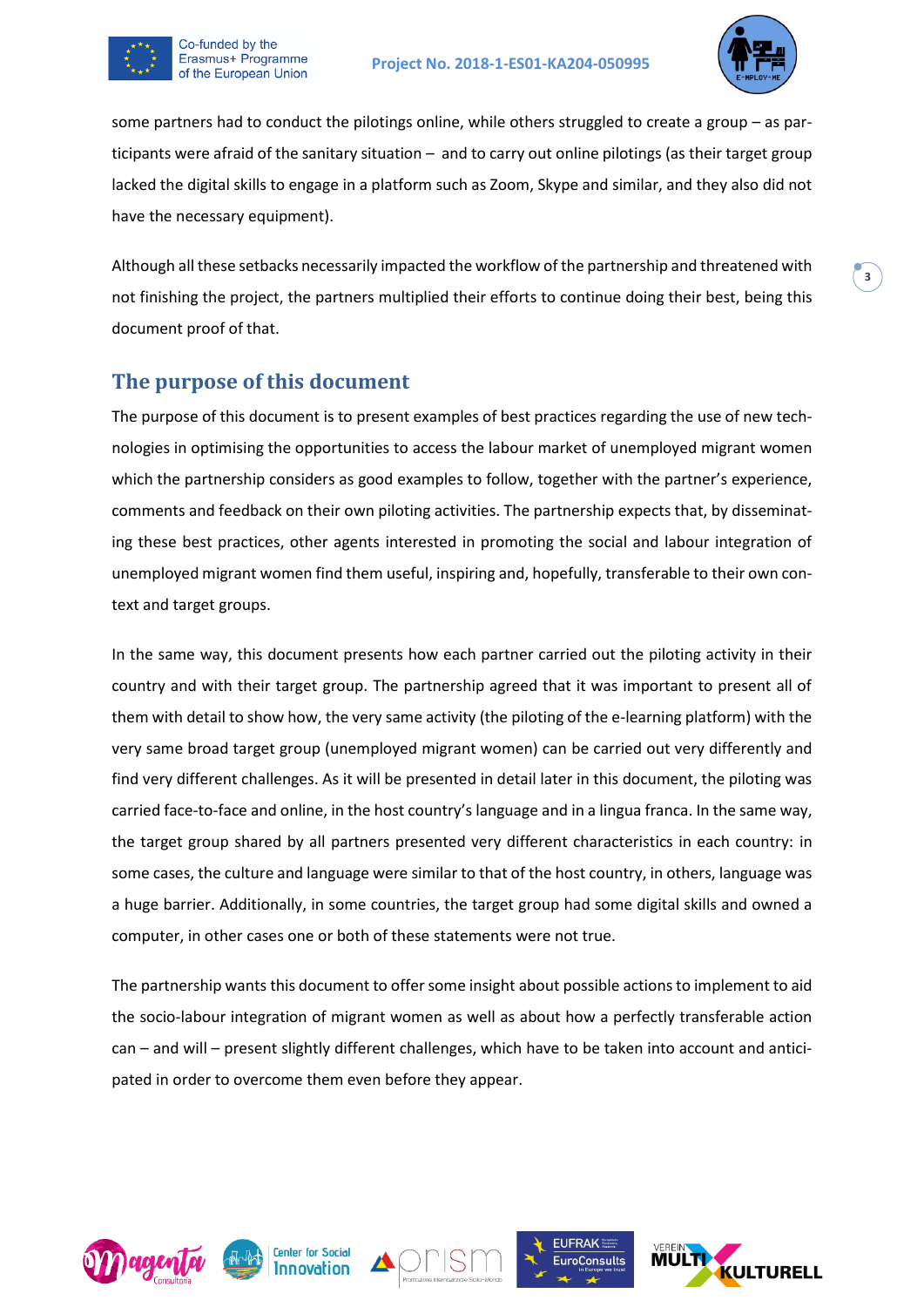



## <span id="page-4-0"></span>**Definition of "best practices"**

A best practice is commonly defined as a technique or method that, through experience and research, has proven reliably to lead to the desired result.<sup>3</sup> As a result, these practices could be shared and adopted to benefit more people.

Some other characteristics of a best practice are that it presents a valuable result for the user; it is simple; it appears as the answer to a situation in which change is necessary; it is pertinent and appropriate to the local context in which it is implemented; it can be maintained for a period of time and the results are lasting; it considers elements such as implementation monitoring and results evaluation in order to improve it; and it is innovative as it entails a different and creative approach to the problem to be solved.

With all that said, it is important to take into account that the superlative "best" does not mean that the practice is faultless, and the term does not refer only to those practices that have been implemented in "the best" way providing "the best" results. The term "best practice" does not refer to a state or perfection, but rather just to an action or intervention implemented leading to positive results. These results may not be entirely the expected ones, as maybe the practice brings different benefits not foreseen. In the same way, a practice that does not bring all the expected results is also valuable, as this hints at *where* the practice has to be improved to deliver the expected results. Documenting the aspects and elements that turned out not how we expected or those which failed is just as important as recording the practices that did succeed, as failure often turns out to be a great teacher and to provide ample space to experiment and improve.

Monitoring the implementation and evaluating the results are key elements of the process. Monitoring allows to make sure that the practice is leading to the accomplishment of the expected results and to rectify when we detect something is not going as planned. In the same way, the evaluation of results allows to make broader observations upon the completion of the practice: Were all the expected results achieved? Was the practice worth the resources invested? How could have the practice been better implemented? How could we modify the practice to achieve better results? How could we modify the practice to make it even more efficient?

<sup>&</sup>lt;sup>3</sup> <https://www.bitpipe.com/tlist/Best-Practices.html> (accessed on 14 July 2020)









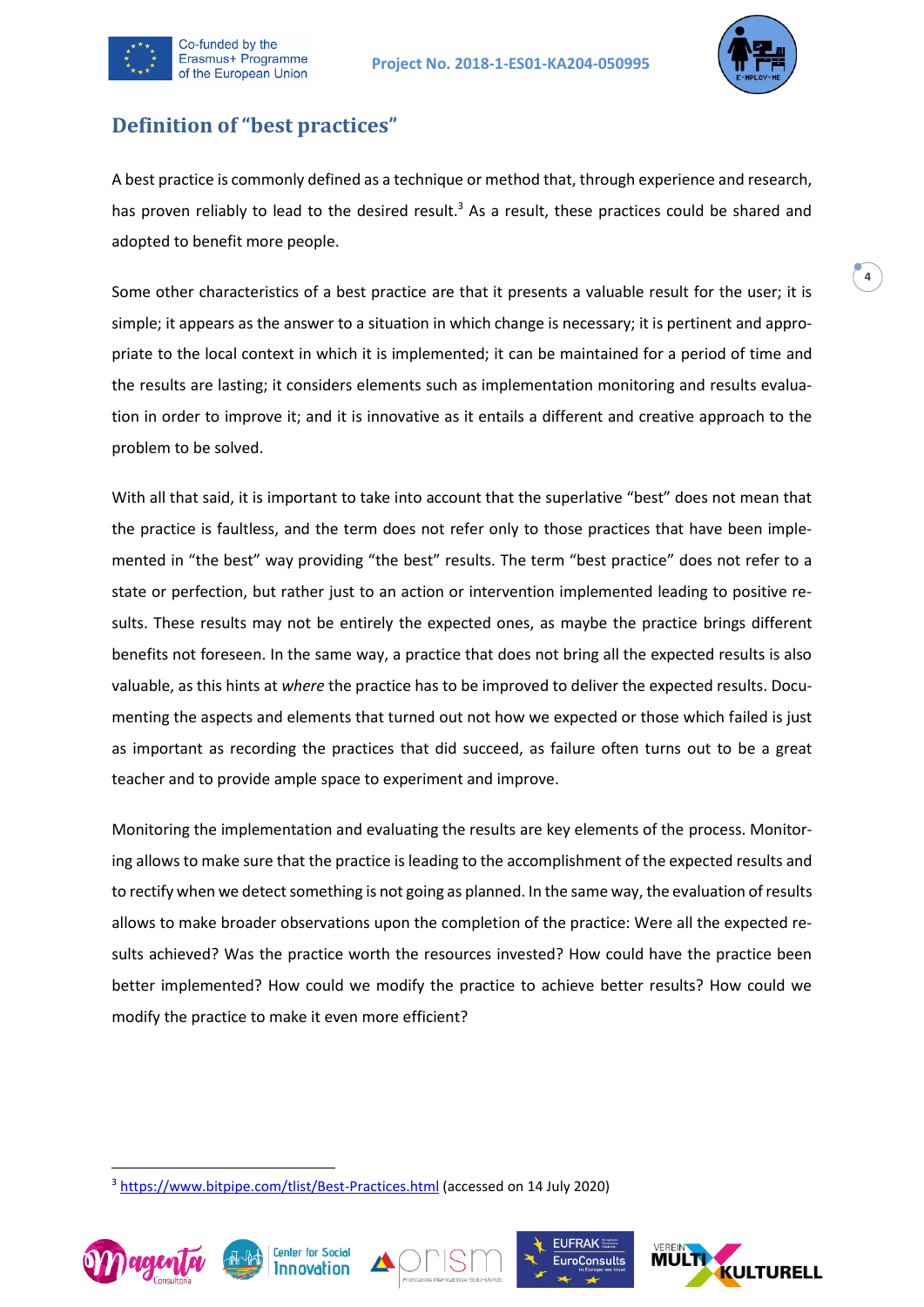



## <span id="page-5-0"></span>**Criteria for identifying best practices**

Co-funded by the Erasmus+ Programme of the European Union

In line with the purpose of this document, the partnership will identify the best practices according to the following criteria:

- ➢ **Effectiveness**: The practice must work and deliver positive, measurable results.
- ➢ **Efficiency**: The practice must deliver the results using a sensible amount of resources, including money and time, but also human resources.
- ➢ **Involvement of partners**: The practice must result from the collaboration among several stakeholders in any part of the process.
- ➢ **Involvement of the target group**: The practice must involve the participation of the target group in any part of the process. In the case of the **E-MPLOY-ME! Project**, this target group is unemployed migrant women.
- ➢ **Sustainability**: The implementation of the practice must be maintained over a period of time with the use of existing resources and the results must be lasting, even after the practice finishes.
- ➢ **Transferability assessment**: The practice must be replicable/transferable in a similar context.

In order to evaluate a practice, it is useful to ask questions such as "why?", "how?", "for whom?", "by whom" and "what's the impact?" regarding the practice. The answer obtained will draw the lines to follow during the evaluation process:

- ❖ **Why?** The answer should provide information about the objectives, which must be clear; the activities carried out and their purpose; and the relevance of the action to the participants, stakeholders and target groups.
- ❖ **How?** The answer should provide information about how the actions implemented relate to the objectives of the practice and the results expected.
- ❖ **For whom?** The answer should provide information about how the actions implemented involve the target groups.
- ❖ **By whom?** The answer should provide information about the organization or organizations carrying out the practice as well as all the collaborators who intervened in any step of the process.
- ❖ **What is the impact?** The answer should provide information about the outcomes of the practice as well as an evaluation at the level at which it was implemented (local, regional, national, European, international, etc).









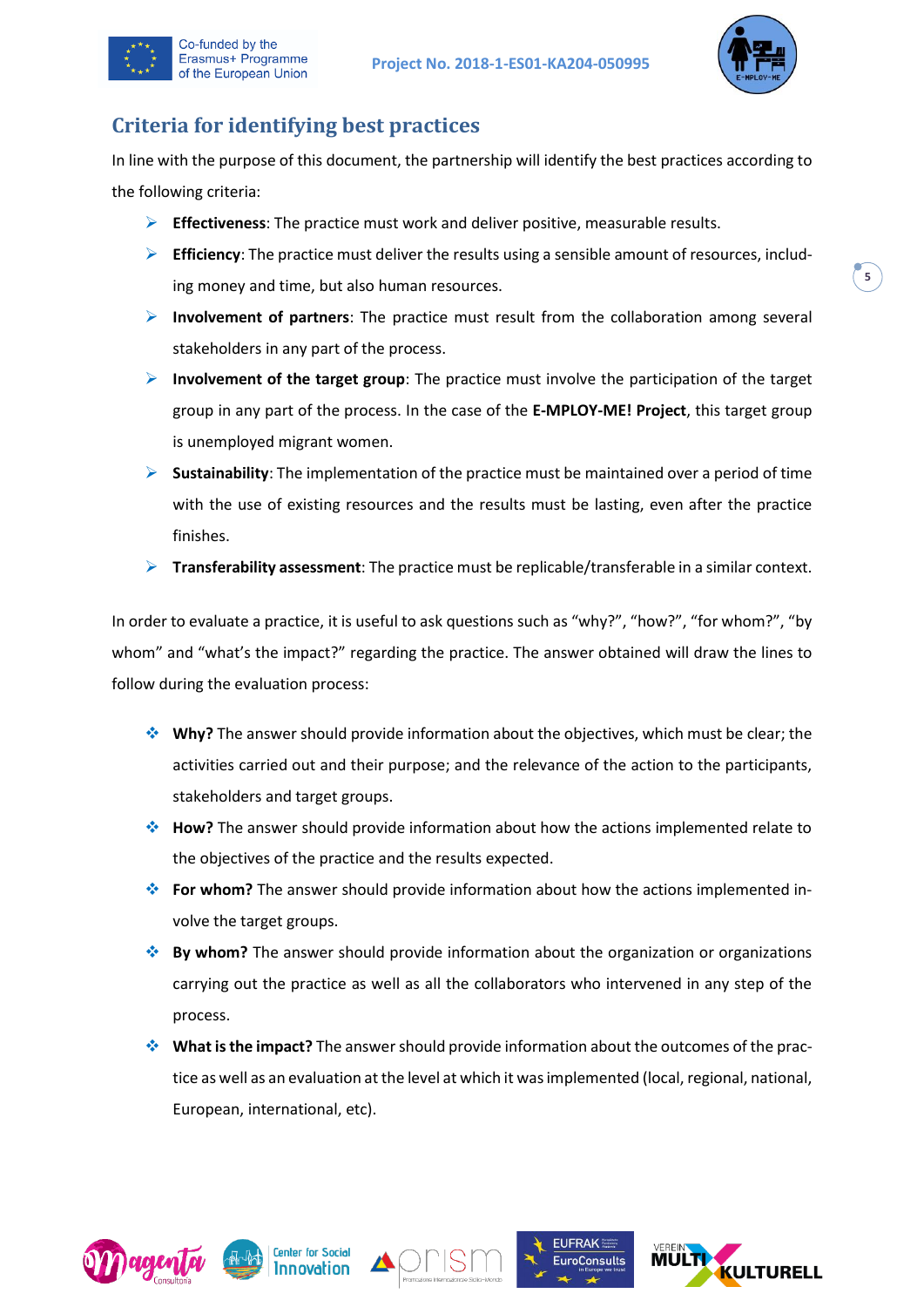



## <span id="page-6-0"></span>**Best Practices and transferability assessment**

This section of the present document will feature some best practices regarding the use of new technologies in optimizing the employability of unemployed migrant women which the partnership considers as good examples to follow, analysing them according to the criteria examined in the previous section.

## <span id="page-6-1"></span>**Best Practice 1 – Go-Digital**

| Who: Project's partner- Where: EU |  | When: |  | n/a <b>Target</b> Adult educators, disad- |
|-----------------------------------|--|-------|--|-------------------------------------------|
| ship                              |  |       |  | group: vantaged women.                    |

Go-Digital is an European project carried out by LWLO (Lithuania), Magenta (Spain), CSI (Cyprus), Danmar Computers (Poland), IVC (Romania) and ITMC (Lithuania) which seeks the inclusion of disadvantaged women into the digital sector of the labour market. The aim of the project is to develop adult educators' competences in motivating disadvantaged women to take part in learning towards employment in the digital sector of the labour market, which, in turn, will promote gender equality. In order to do this, the partnership is developing a training program for adult educators on the coaching for female employment, an assessment tool to recognise the adult educator's competences, a set of open educational resources for women and a MOOC which allows to organise the flexible e-learning for adult-educators coaches within the flipped learning classroom.

Although the project activities have not yet been finished (end date of the project is  $31^{st}$  December 2021), however, the project will develop free online tools that will be open to be used by everyone. The practices, developed and tested, can be easily replicated and transferred to other EU Member Sattes, since the need for digital literacy and gender equality are two main issues that the society needs to address.

*<http://csicy.com/go-digital/>*

## <span id="page-6-2"></span>**Best Practice 2 –Volutoring EU project**

| <b>Who:</b> Volutoring | <b>Where:</b> Turkey, Italy, |  | When: 2018- Target Adult educators, disadvan- |
|------------------------|------------------------------|--|-----------------------------------------------|
| partnership            | Sweden,                      |  | 2020 group: taged women (migrants,            |
|                        | Spain, Cyprus,               |  | women who live in disadvan-                   |
|                        | Greece                       |  | taged areas etc.)                             |

The partnership comprised by AB Merkezi EU Center (Turkey), CSV MARCHE (Italy), Elderberry (Sweden), ITC Innovation Training Center (Spain), CSI Cyprus (Cyprus), Symplexis (Greece) developed the project Volutoring: Volunteer-based Tutoring Model for Low-skilled Migrants & Refugees with the aim of promoting the inclusion of migrants and refugees into the formal educational system, developing their skills and promoting their social integration through social-cultural-sport activities and non-formal/formal education and training. For this, the partnership designed and developed the capacity building course and the web platform.

The scope of the project is to develop a comprehensive tutoring approach for building key skills and competences of low-skilled adult migrant-refugees, in order to facilitate their integration in the educational, professional and social life. This comprehensive capacity plan is based on a volunteer-based tutoring model facilitated by an electronic platform and supported by volunteers or professionals, who will act as tutors to the low-skilled adult migrants/refugees for building their literacy, numeracy & digital skills building, necessary for empowering the target group to fruitfully participate in social and economic life and to improve their self-reliance.









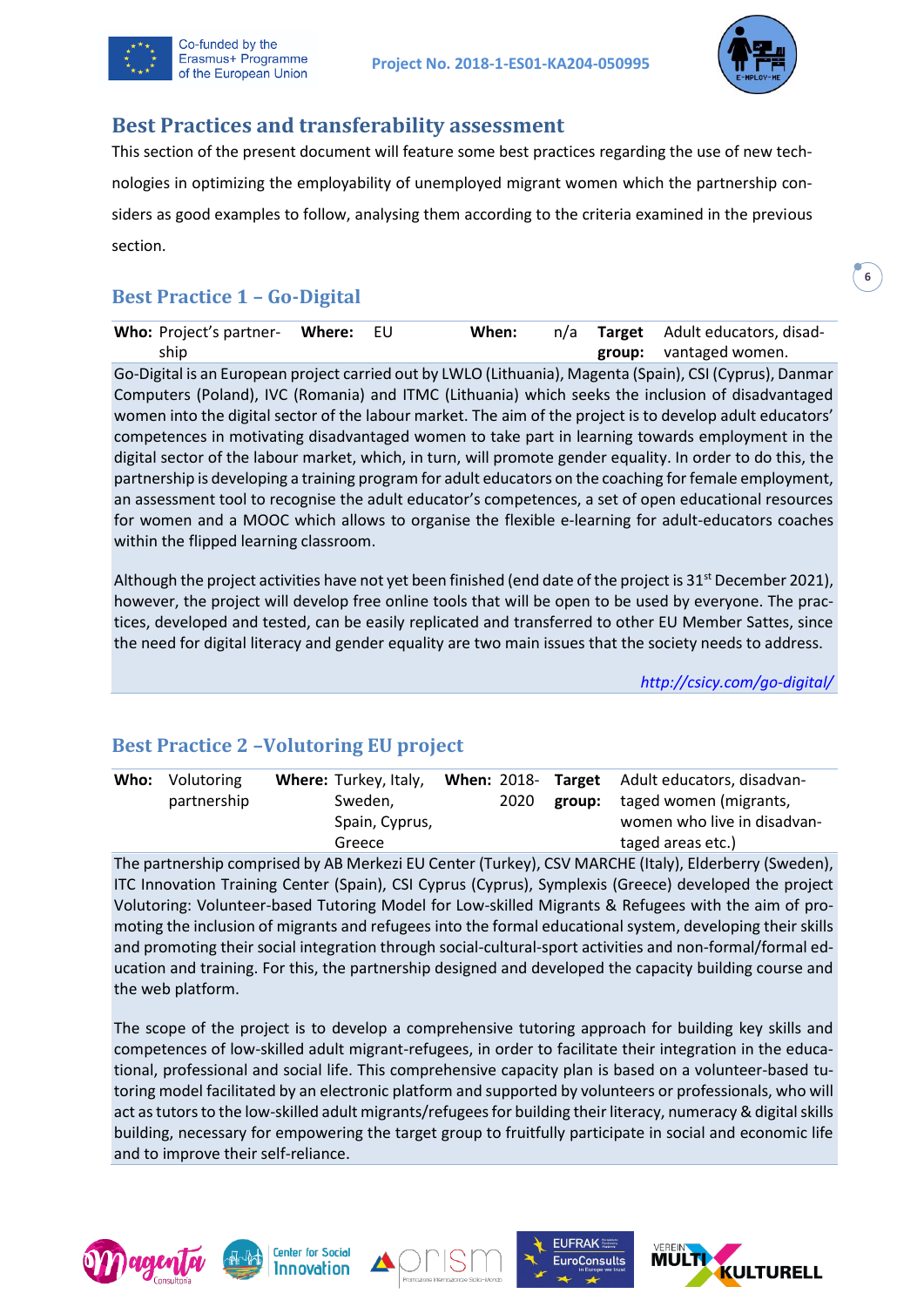



The practice of the Volutoring products has generated a successful series of trainings, both, to equip tutors with the necessary skills, knowledge and techniques, and to adult learners, so they could familiarize themselves with the e-learning platform and the 7 modules. Volutoring's online products were used during volunteer courses for migrant/refugees in various dedicated organizations, institutions and Refugee Centres.

The practice was efficient and effective in terms of successful outreach and positive response and engagement by the stakeholders, as well as the target groups of the project. More than 10 local organisations and public and private institutions were engaged to use the project's products in their digital and face-to-face courses. The practice can be easily replicated in other Member States, as it contains uniformed (in terms of content) but also tailored (in terms of the various needs emerging from the target groups) teaching material, interactive activities and mini tests, templates, online documents, didactic methodologies and practical guidance and examples. The languages of the products are English, Greek, Turkish, Spanish, Italian and Swedish.

<https://www.volutoring.eu/>

## <span id="page-7-0"></span>**Best Practice 3 – Espacio CyL Digital**

| Who:                                                                                               | Junta de Cas- | Where: | Vallado-   | When: | $2nd - 24th$     | Target group:                                                                                            | Migrant |
|----------------------------------------------------------------------------------------------------|---------------|--------|------------|-------|------------------|----------------------------------------------------------------------------------------------------------|---------|
|                                                                                                    | tilla y León  |        | lid, Spain |       | <b>July 2018</b> |                                                                                                          | women   |
|                                                                                                    |               |        |            |       |                  | Espacio CyL Digital launches free digital literacy workshops frequently. Some of these are aimed only at |         |
| migrant women. These workshops consisted of various sessions in which the participants were taught |               |        |            |       |                  |                                                                                                          |         |
|                                                                                                    |               |        |            |       |                  | how to use a computer and other ICTs in order to be able to communicate with family and friends back     |         |
|                                                                                                    |               |        |            |       |                  | home, as well as to learn how to do online procedures and look for a job in different online portals.    |         |

There was no data available on how many women migrants attended the workshop, however, those who attended did improve their digital skills, being able to use basic programs and platforms, such as Gmail and Facebook as well as they learnt how to look for a job online and build a good CV. It requires that the organization have enough computers for all participants, which can be quite expensive if there is no possibility to rent, but if this is not a problem, it is a very cost-effective workshop which has a huge impact on the participants. It can be easily replicated in any Member State.

> *[https://comunicacion.jcyl.es/web/jcyl/Comunicacion/es/Plan](https://comunicacion.jcyl.es/web/jcyl/Comunicacion/es/Plantilla100Detalle/1284281798933/_/1284811884555/Comunicacion)[tilla100Detalle/1284281798933/\\_/1284811884555/Comunicacion](https://comunicacion.jcyl.es/web/jcyl/Comunicacion/es/Plantilla100Detalle/1284281798933/_/1284811884555/Comunicacion)*

#### <span id="page-7-1"></span>**Best Practice 4 –Hola Fabiola**

**Who:** Orange Foundation and Directa Foundation **Where:** Spain **When:** 2012-onwards **Target group:** Female migrants with low digital skills *Hola Fabiola* is a program created by the partnership of Orange Foundation and Directa Foundation, with the support of the Spanish Ministry of Health, Social Services and Equality. The program is aimed at female migrants with low digital skills living in Spain.

*Hola Fabola* is an online training itinerary, tailored to the needs of each participant. Through the digital literacy training, the project aims at introducing new channels of communication, integrating, improving oral and written expression in Spanish, learning other languages and the Spanish culture, and empower participants at an individual and collective level, among others.

During these eight years of implementation, *Hola Fabiola* has reached hundreds of female migrants in Spain, allowing them to develop digital skills which helped with their social and labour integration, but









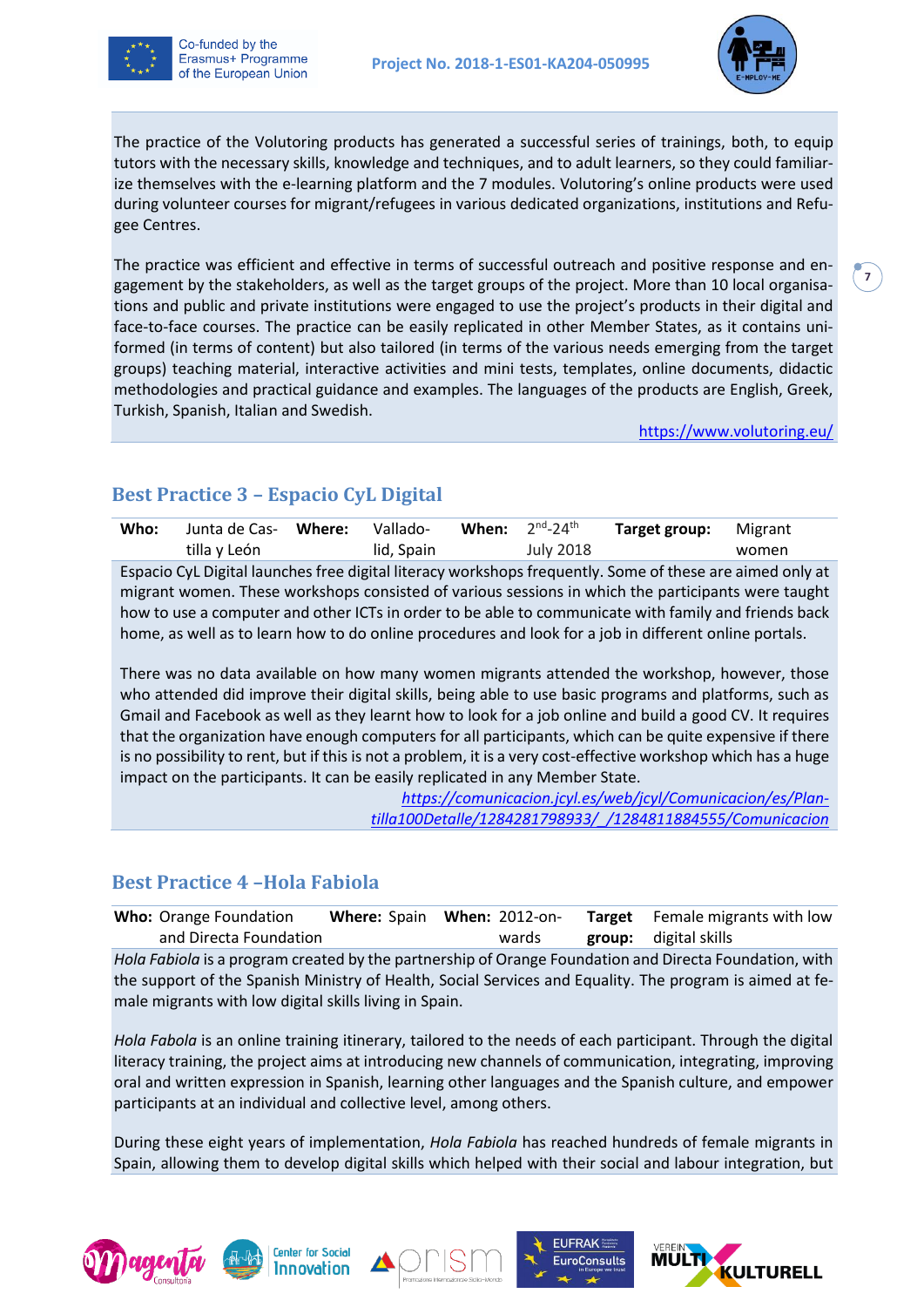



they also could develop a network of support, develop soft skills and, overall, feel empowered. This action has proven to be very effective, requiring a big initial effort, which turned to be very sustainable. It can be replicated in any Member State.

*<http://www.holafabiola.com/>*

#### <span id="page-8-0"></span>**Best Practice 5 – Creating a CV workshop**

**Who:** Verein Mul-**Where:** Innsbruck, tikulturell Austria **When:** 2020 **Target group:** Migrant women

Verein Multikulturell delivered this workshop in Innsbruck aimed to migrants with the aim of increasing their employability by creating a high quality CV for their job applications. The main goal of these workshops was giving migrants the tools to create a CV in order to look for a job and apply to it in a professional way. Participants were supported by facilitators, who taught them, among other things, how to use digital tools in order to create a Europass CV. The use of new technologies was key in the development of this workshop and it was necessary that the participants got used to this new way of communication.

This activity aims to help migrant women to create their CV and gain confidence using their newly acquired abilities when searching new labour opportunities. It has been a part of a project ARTEM – promoting intercultural communication between migrants/refugees and locals. The activity has been developed as a part of a training for developing intercultural competences for migrants.

This workshop turned out to have a great impact in the participants' life, enriching their skill set and improving their employability. It can be easily replicated in any Member State.

*<http://www.migration.cc/>*

#### <span id="page-8-1"></span>**Best Practice 6 – G-NET**

|     | Who: XANO CHAN- Where: European Un- When: 2018-2019 Target |        | <b>Adult Trainers and</b> |  |
|-----|------------------------------------------------------------|--------|---------------------------|--|
| NEL | ıon                                                        | group: | adult learners            |  |

The G-NET project aims to promote the entrepreneurial spirit of vulnerable groups, such as unemployed women and migrants using social media and ICT to create new e-enterprises, improving their opportunities to enter the labour market in an effective way. The main goal of the G-NET project is to enhance the skills of adults, especially those belonging to the vulnerable groups, to use social media and ICT to connect with the labour market. The project aimed at training adult's teachers and trainers in the effective use of ICT tools and Social Media to find job opportunities and to develop entrepreneurial spirit in vulnerable adult groups, which, in turn, will make participants acquire key and transversal competences adapted to the digital era and the job market demands. By acquiring these skills, the project promotes the inclusion of adult learners, focusing on those belonging to vulnerable groups, while promoting gender equality and fighting discrimination. Within the project, several actions took place targeted directly at the adult learners, such as the delivery of a training package with video lessons and video testimonials, trainings on how to become an e-entrepreneur.

The project fulfilled all the expected results, and the training package met the needs of the target group. Furthermore, a learning community was established, where learners could support and motivate each other. A total of 100 adult teachers, 30 enterprises and 400 adult learners were reached by this project. In addition, the project can be replicated as long as the target groups are elected according to the project description.

*<https://gnet-project.eu/>*









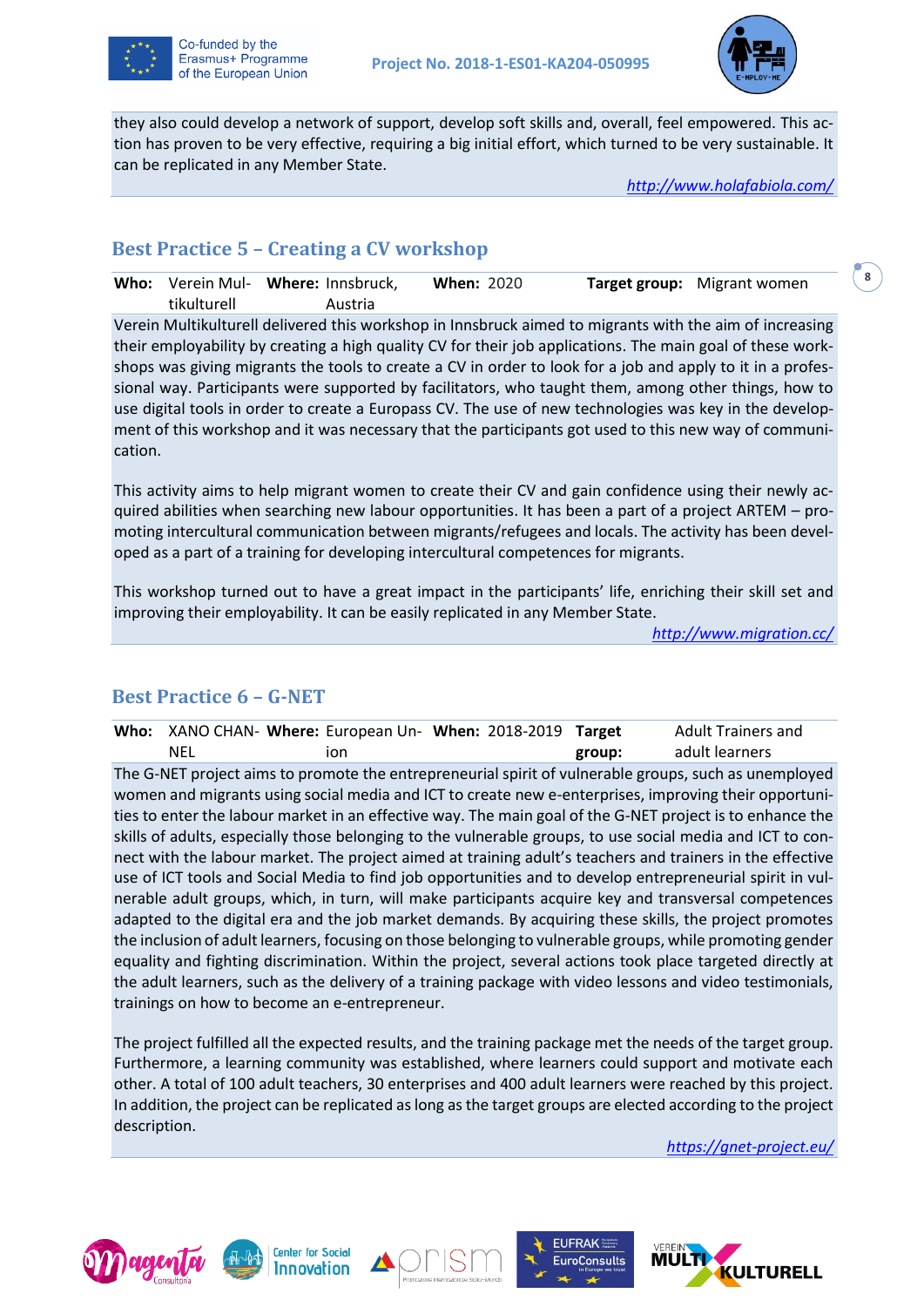



## <span id="page-9-0"></span>**Best Practice 7 – Intercultural Working Lab**

| Who: Frauenalia | Where: Berlín, Ger- | When: 2019/2020 Target |        | Migrant women be-                                                                                              |  |
|-----------------|---------------------|------------------------|--------|----------------------------------------------------------------------------------------------------------------|--|
|                 | many                |                        | group: | tween 30-55 years old                                                                                          |  |
|                 |                     |                        |        | The Intercultural Working Lab aims at supporting female migrant academics on their process to find a           |  |
|                 |                     |                        |        | position in the German labour market which really matches their profile, competences and personal in-          |  |
|                 |                     |                        |        | terests. Unfortunately, many migrant women in Germany cannot find a position which really matches to           |  |
|                 |                     |                        |        | their academic studies and professional experience and end up taking over jobs for which they are over-        |  |
|                 |                     |                        |        | qualified. This leads to situations, in which these professionals cannot develop their whole potential,        |  |
|                 |                     |                        |        | which represent a big lost not only for themselves but also for the German society and economy. The            |  |
|                 |                     |                        |        | specific goal of the project is for every participant to develop an action plan for their integration into the |  |
| labour market.  |                     |                        |        |                                                                                                                |  |

The project fulfilled the expected results since all participants concluded their participation with this plan. 10 of them found a job matching their profile, competences and interests. 5 decided to re-orientate themselves in a new area and started additional studies in Germany. 3 of them are preparing C1- German level tests in order to start a Master's program and new University studies and 7 women are on the process to find a job.

*<https://www.frauenalia.com/intercultural-working-lab>*

#### <span id="page-9-1"></span>**Best Practice 8 – ECDL Facilitating Migrant's Entry in to the Austrian Labour Market**

| Who: ECDL MA | <b>Where: Austria</b> | <b>When: 2010</b> |        | <b>Target</b> Migrants |
|--------------|-----------------------|-------------------|--------|------------------------|
|              |                       |                   | group: |                        |

A growing number of EU Member States face an ageing population, a stagnating or even declining working population and weak economic growth. Migration is one way to respond effectively to the challenges of ageing population, a stagnating or even declining working population and weak economic growth. This action aims at facilitating the integration of migrants to maximise their social and labour integration into the Austrian society.

ECDL computer skills certification is offered to migrants in order to support their professional and social integration in Austria. Given that an increasing number of jobs require digital skills, it is important to ensure that migrants receive appropriate skills to meet labour market requirements. Furthermore, by undertaking ECDL certification, migrants not only acquire digital skills, they also have the opportunity to learn technical ICT vocabulary in German, which is essential to succeed in the workplace. In other words, migrants' professional qualification goes hand in hand with language improvement.

Since 2010, when the ECDL programme was launched at Integration Centre Vienna, 210 migrants have been enrolled in the full ECDL programme and 220 migrants undertook the ECDL Advanced programme. In today's workplace, employees are increasingly required to have the ability to use technology efficiently and effectively. Consequently employers expect job applicants to have computer skills prior to being hired. This means that providing migrants with the right skills will help them to be more attractive to potential employers and to progress further in their careers.

*[https://joinup.ec.europa.eu/collection/einclusion/document/ecdl-facilitating-migrants-entry-austrian](https://joinup.ec.europa.eu/collection/einclusion/document/ecdl-facilitating-migrants-entry-austrian-labour-market-ecdl-ma)[labour-market-ecdl-ma](https://joinup.ec.europa.eu/collection/einclusion/document/ecdl-facilitating-migrants-entry-austrian-labour-market-ecdl-ma)*









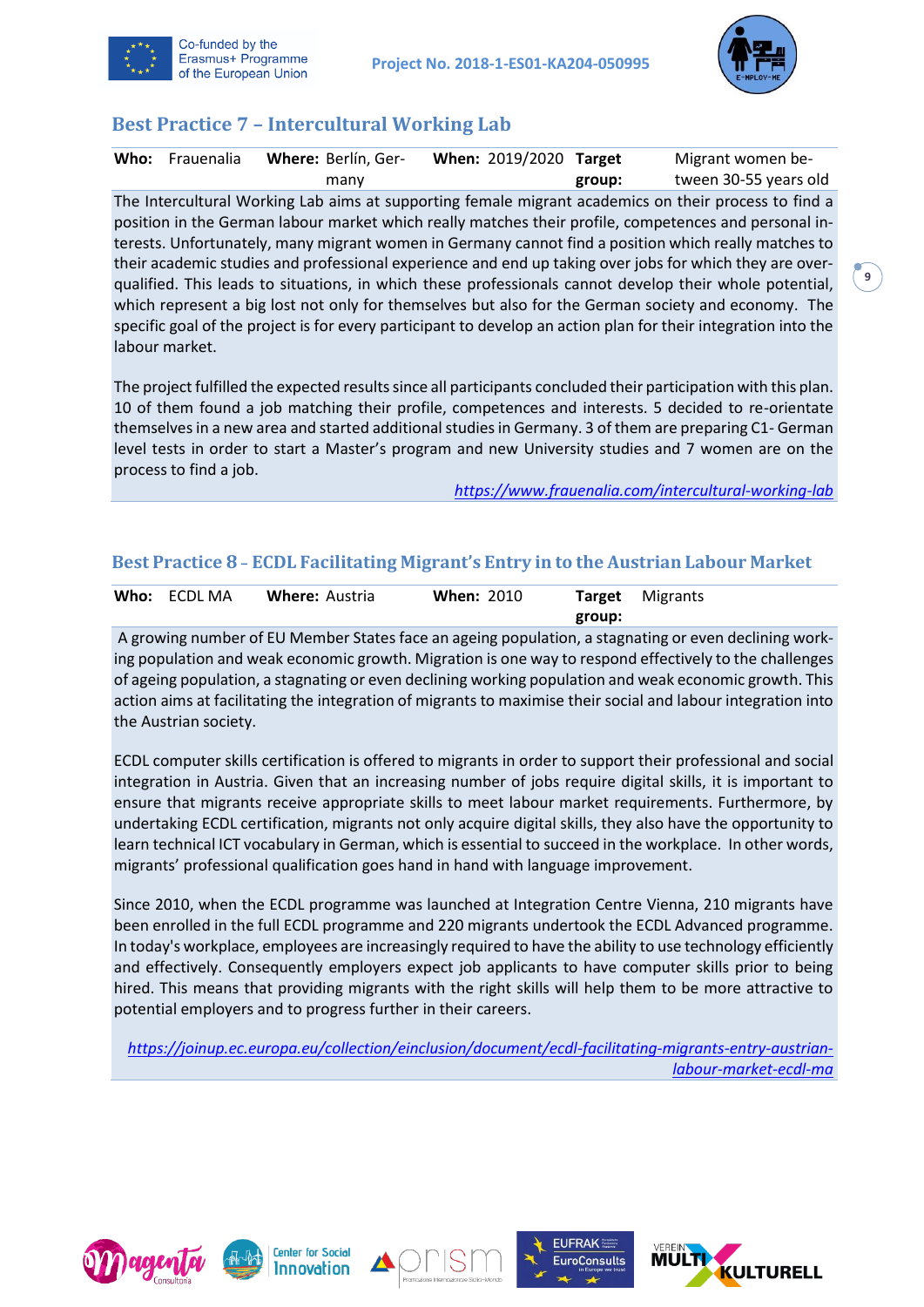



#### <span id="page-10-0"></span>**Best Practice 9 – MIVA project**

|         | Who: Project part- Where: 7 Partner |  | When: 2019-2020 Target Third country nationals, |
|---------|-------------------------------------|--|-------------------------------------------------|
| nership | countries                           |  | <b>group:</b> NGOs, civil society, volun-       |
|         |                                     |  | teers, local authorities                        |

The partnership of the project MIVA - *Migrants Integration through volunteering activities* developed an app, called INDIGOWORLD, aimed at promoting solidarity and inclusion through the offer or request of objects and services. Through this, the project wanted to promote the implementation of interactive activities to enhance the integration of Third Country Nationals' through their participation in the social and cultural life of the host community, and to foster capacity-building of local communities on successful integration via volunteering and cultural action. This was oriented at supporting the empowerment of refugees and increase their participation in local community life; implementing a capacity building programme focusing on third country nationals' integration, stakeholders and local citizens from the targeted communities. In particular, INDIGO app enables the access to free goods or services, and facilitates citizens' mobilization and engagement in non-profit actions and volunteering activities. Indigo has also a web app platform dedicated to NGOs allowing them to create volunteering activities on the application connecting them to the volunteers.

The app has proven to be very efficient and cost effective. In France, where it was created, there are thousands of users. It is currently being implemented in other countries, adding more languages for publishing posts. The app has a high rate of transferability due to its nature and it could also incorporate other facilities. The App is translated in: English, French, Italian, Finish, Greek, Polish, Urdu, Farsi and Arabic.

*<https://www.mivaproject.eu/>*

#### <span id="page-10-1"></span>**Best Practice 10 – Pomelo project**

| Who: |         |           |  | Project part- Where: 5 Partner When: 2019- Target Volunteers and instructors working with |
|------|---------|-----------|--|-------------------------------------------------------------------------------------------|
|      | nership | countries |  | 2020 group: Migrant Youth; community social workers;                                      |
|      |         |           |  | youth organizations working with MY and                                                   |
|      |         |           |  | dealing with migrant integration; youth or-                                               |
|      |         |           |  | ganizations working with local youth; Mi-                                                 |
|      |         |           |  | grant and local young people.                                                             |

The partnership of POMELO – *Power of voice melody and diversity* project aims at fostering the integration of young refugees into their host society. Among migrant communities, youth are the ones at the greatest risk of marginalisation in host countries, resulting in a "neither-here-nor-there" syndrome and potentially alienating them towards the host countries and adding to their frustrations and discomfort. Besides usual difficulties with finding food, shelter or work, these groups also face specific challenges in social inclusion, participation and personal development, regarding assistance with language and communication skills, teaching democratic citizenship and assisting with their emotional and psycho-cultural development and well-being.

POMELO is an answer to the need for effective integration practices for migrant youth. The project developed an info-game and a Competence Map on Foreign Language Learning through Singing and on Music as Social Inclusion Enhancer, together with a training packs for professional working with local and migrant youth and another for local and migrant young people. The partnership also produced a Multimedia Replicability guide to make transferability easier. Additionally, a seminar for instructors, volunteers, youth workers, youth organization staff and social workers dealing with migrant youth was held, so as to make them familiar with the info-game and the training kits. Through these practices, they and other local youth are afforded equal voice and the opportunity to grow together through reciprocal multicultural enhancement.









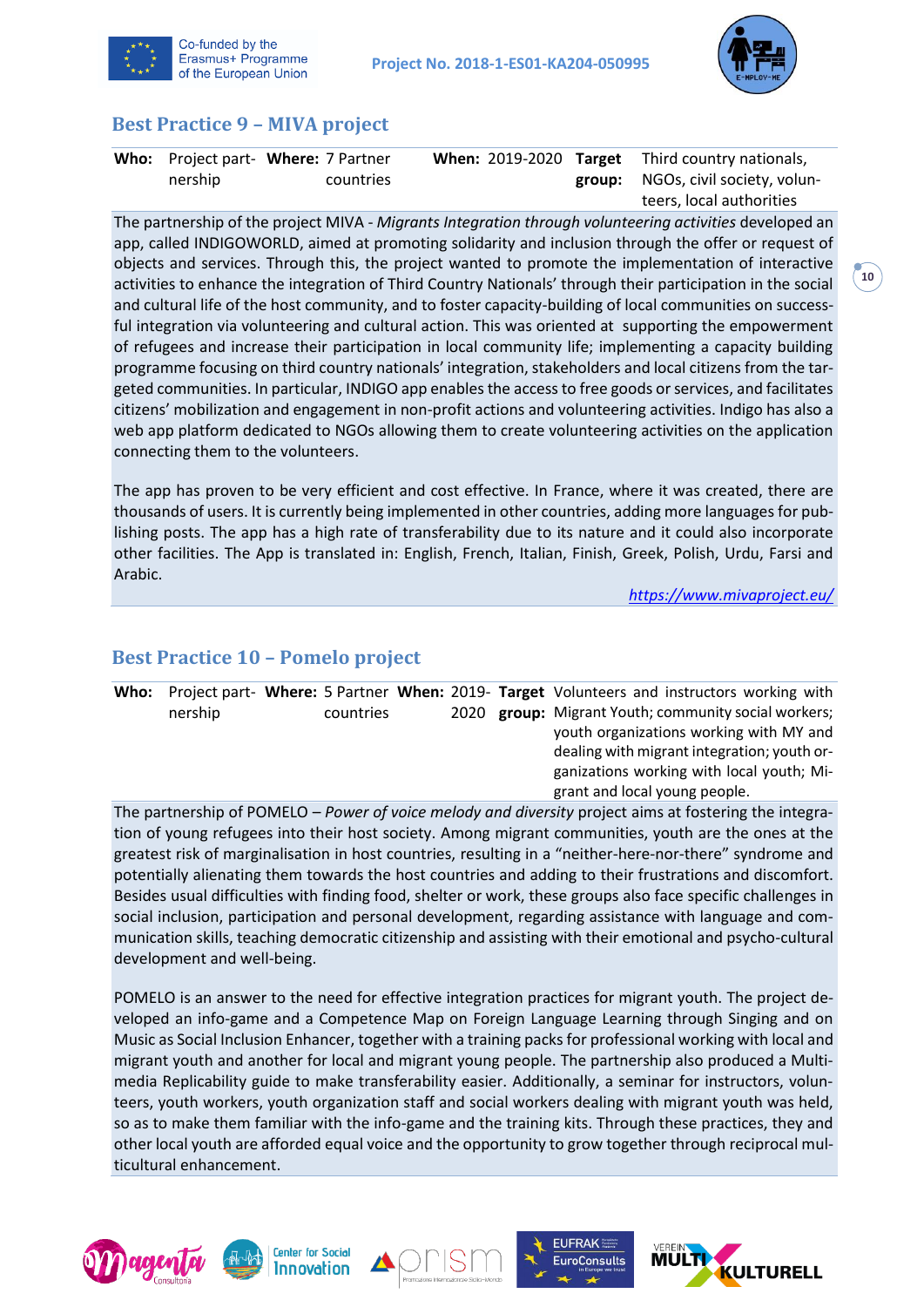



Thanks to the POMELO project, participants acquired social inclusion and multicultural communication competences for their professional and personal profile; they increased their ICT skills and literacy; could develop support networks in the host country, both with organizations helping them but also with local youth. This practice can be easily replicable, just investing enough money to translate the materials (if they are not already translated).

*<https://pomelo-project.eu/>*

**11**

## <span id="page-11-0"></span>**E-MPLOY-ME! piloting and afterthoughts**

This section will provide insight about the piloting of the E-MPLOY-ME! E-learning platform in each of the members of the partnership's countries, how they were implemented, the characteristics of the target group, the challenges found and how they were overcame. In all partner countries, the training used the level 5 evaluation and was implemented in at least two sessions, with the exception of the training in Italy: the first one presenting the project and the platform, and the second one aimed at collecting feedback and solving doubts. However, each partner organization delivered the piloting according to the needs of their target groups.

#### <span id="page-11-1"></span>**Austria**

The Austrian partner, Verein Multikulturell, had to face the COVID-19 crisis while carrying out the piloting sessions. Because of this, the participants were divided into two groups in order to accommodate to the number of people allowed to be together indoors. There were 8 sessions in total, 4 –one per module- with each group. The sessions took place in the sports room of Kindervilla, Innsbruck (Austria), a kindergarten for children with migrant background.

The partner chose to deliver the piloting in 4 sessions due to the needs of the group, as participants had low or no level of education. In addition, their ICT skills were very limited, only using their smartphones to communicate via social media channels and watching YouTube videos. For them, working on their own in the platform could have been too demanding, thus decreasing their motivation and commitment. Because of this,

Equipping participants with the skills needed to take the most out of the sessions is always a good idea.

VM intertwined the learning of some basic digital skills in addition to learning how to use the E-MPLOY-ME! platform, to make the sessions as efficient and useful for participants as possible. This ICT training became as important as the training in the e-learning platform.

Prior to the beginning of each session, participants filled in the LEVEL 5 evaluation form for each module, and after the session was completed, they filled it in again, thus evaluating their knowledge after being introduced to the platform. The evaluation was too complicated and tedious for participants. In addition, participants did not seem to quite comprehend the value of doing the LEVEL 5 evaluation and why it is relevant for them, partly participants needed an advanced level of language comprehension to understand the tool, which they tended to lack.

The sessions took place in German (host country language), with French, English and Arabic used as supporting languages by the facilitators. To mitigate the language issues, facilitators projected on a big screen what they were doing on their desktop while explaining, thus participants could recreate the same steps.









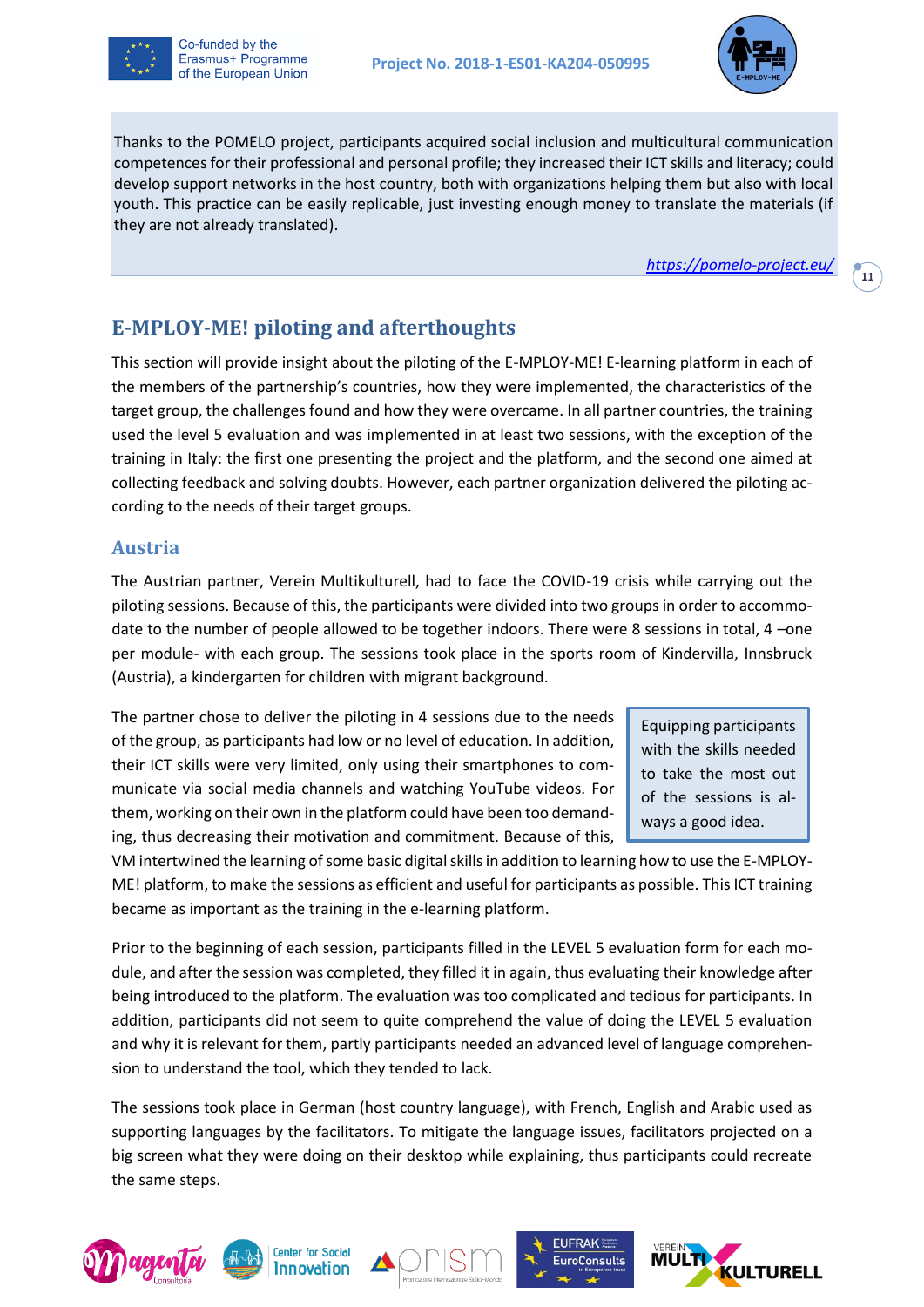

The main methodological tool *was learning by doing* – each participant had to be able to repeat what facilitators were showing on the screen. As participants had different levels of ICT skills, facilitators provided a lot of individual guidance for each participant. This difference in ICT levels brought up some motivation challenges: for participants with some ICT skills, this training was too easy, but for those with no ICT skills at all, it was demanding and quite intimidating.

Giving participants the opportunity to share engages them and helps create great value from the activity.

Co-funded by the Erasmus+ Programme of the European Union

> Participants were also encouraged to discuss and provide their own input on *what online sources they use to learn a language, how they look for a job, how the find a doctor, or accommodation, what are the cultural differences and struggles they experience*. Participants were eager to contribute and share their opinions, although reluctant at first. Migrants and refugees tend to be treated as passive recipients of knowledge during trainings, so they were engaged and motivated when given the opportunity to contribute.

Participants became familiar with browsing the Internet as independent users; using the E-MPLOY-ME! platform and using the information provided; using various online tools and website to support participants' learning German in their daily lives; becoming familiar with a number of websites to gain information for the local context and use them independently. Another added value is that participants exchanged advice and started to create relations among themselves.

The facilitator claimed that the platform provides basic information and starting points for participants to initiate their own "online endeavours". However, they would need to receive some basic ICT skills prior to the use of the e-learning platform to be able to take the most out of the activity. Participants said that the information on the platform was interesting, especially the Module 3, as it encouraged them to reflect on their own behaviours and perceptions, the differences between Austria and their country of origin; and to share the struggles they experience in the host country. In addition, women said that it was not clear for them how

Adaptability is key. The sessions and the materials used were in English, as participants did not have enough knowledge of the host country language.

spending so much time on the evaluation is helpful for them, as they said that they prefer to do more practical activities, such as working with the computers or discussing the topics of the modules.

Participants in Austria got great value out of the piloting, as they could really improve their ICT skills in addition to the content of the E-MPLOY-ME! e-learning platform. However, a big handicap in this training was the fact that no childcare was provided, so some participants –mothers with family responsibilities –could not attend all the sessions.

#### <span id="page-12-0"></span>**Cyprus**

The Cypriot partner, Center for Social Innovation, delivered the piloting in two sessions, in which participants were offered drinks and snacks, paper and pen and E-MPLOY-ME! project material.









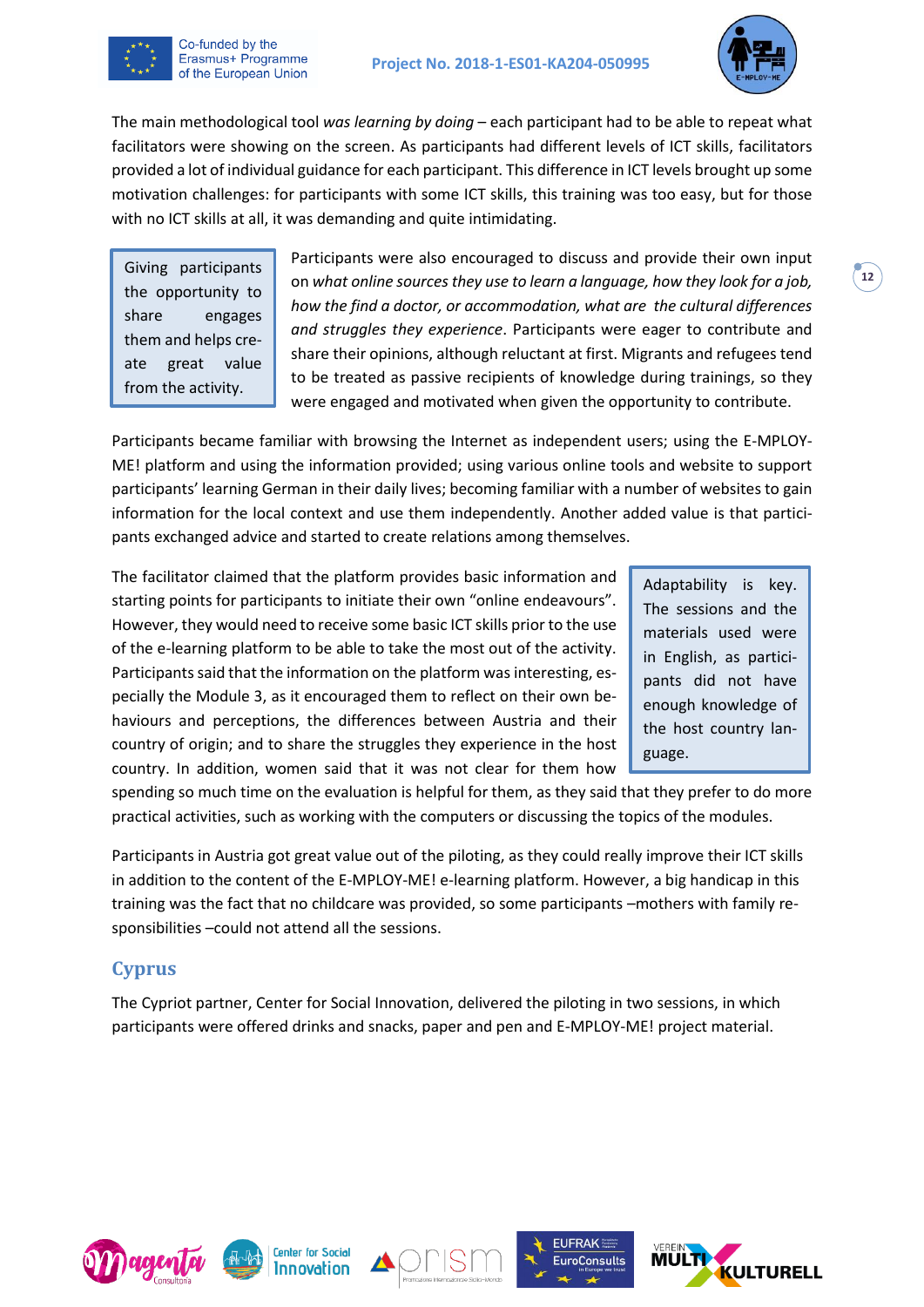

The first session was conducted with the aim of introducing participants to the project and the online platform. At the beginning of the  $1<sup>st</sup>$  session, CSI presented the project and participants had the opportunity to learn more about its objectives, outcomes, and expected results. This was followed by a presentation of the e-learning platform, the online course and its modules. Participants were shown, step by step, how to register on the platform and proceed with the course completion. During the session, they had the opportunity to ask any questions or clarifications about the e-learning platform before completing the Level 5 evaluation sheet to as-

After the first session, participants received a document containing specific instructions and screenshots on how to register on the platform and complete the course.

certain their current knowledge. Participants were asked to complete the online course by the second session.

The second session centred on participants' experience with the online course and solving any doubts they might still have. When participants provided CSI with feedback and all the questions were answered, they were asked to complete the Level 5 evaluation sheet to check how much they had learnt. To finish the session, participants received their certificates of attendance.

PowerPoint presentations, group discussions, individual and group reflection and evaluation were the

Evaluating before and after the training allowed participants to better perceive how their knowledge improved.

Co-funded by the Erasmus+ Programme of the European Union

> main ways of delivery of these sessions. The presentations, shown through a projector, were very useful in making the content more understandable and offering insight to the participants on how the project and the e-learning platform works. The discussions facilitated reflection among the participants and the facilitator. Lastly, the brief evaluation allowed the organisers to make a comparison between the first and the second session in terms of participants' skills improvement.

The trainer who facilitated the piloting sessions reported that participants were very engaged and interested and the sessions ran smoothly, without any issues, even though some challenges regarding the language were expected due to participants' lack of knowledge of the local language.

In general, participants also valued greatly the piloting, and they let this be known to the host organization. They found the material and the tips for developing skills related to job-hunting particularly useful. In fact, one participant commented that she did not know about LinkedIn and the module related to building a CV motivated her to create an account. Participants also found the quizzes accompanying each module useful to test their comprehension of the unit.

On the other hand, this particular group found the language course to be the least useful, since learning Greek as foreigners turned to be very difficult for them. Also, Greek differs a lot from the Cypriot dialect used in everyday life; this mismatch made the task of learning Greek for everyday communication particularly challenging, despite living in the country for more than 5 years. One participant mentioned that, although the modules were very well developed, they were not complete enough regarding the legal framework surrounding the employment eligibility of migrant women in Cyprus. There is a special section about the relevant legal frameworks in all partner countries in the online course; however, it was not very detailed and it referred to external links. Regarding the evaluation assessment sheet, participants found it not very comprehensive and difficult to fill in, requiring help from the facilitator.









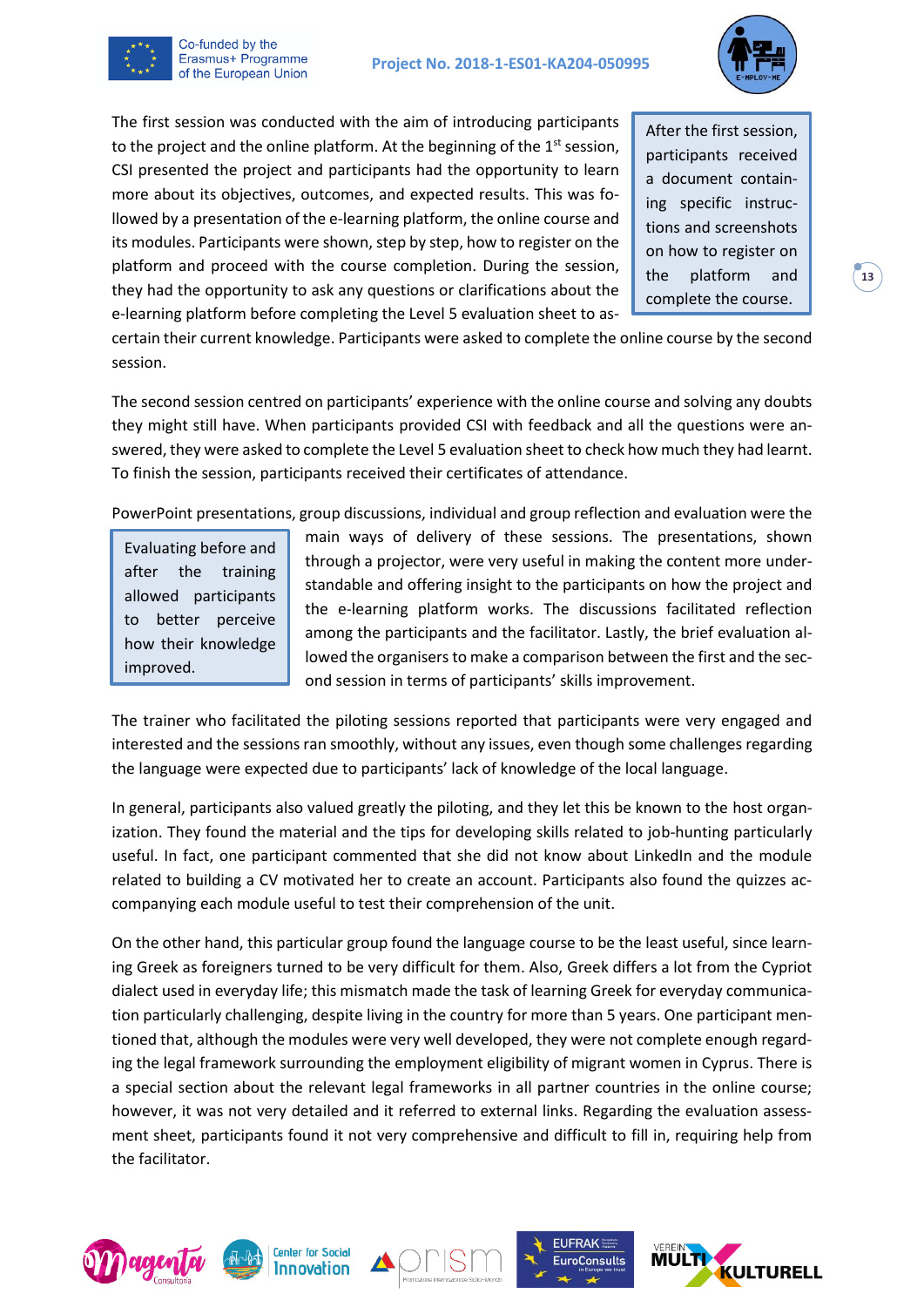

Overall, the piloting session in Cyprus was considered to be a success, as participants found it useful and the partnership got insight on how to improve the online course for its public launching.

#### <span id="page-14-0"></span>**Germany**

Co-funded by the Erasmus+ Programme of the European Union

The German Partner, EUFRAK, carried out the training with 15 women aged between 30 and 45 years old. Unlike in the piloting sessions of other partners, these participants held a bachelor's degree and had enough ICT skills to operate the platform on their own. The countries of origin of the participants were Spain, Colombia, Peru, Chile and Argentina. Participants also had a B1/B2 level of German language.

The characteristics of their target group allowed the German partner to deliver the training via Zoom, an online conferencing tool. This was greatly appreciated by the participants, as it made participation easier for them, as they could take care of their children at the same time, and it was also safer in times of COVID-19.

Besides the presentations by the trainers, the methodology used during the pilot sessions was mainly discussion and sharing experiences related to the different challenges included in each module. In Module 3, facilitators carried out one of the tools presented during the E-MPLOY-ME! project's training in Cyprus, which included dynamics of self-reflection and presentations to the group.

Adaptability is key: Due to the group's characterristics, discussing about the topics was as enriching as completing the training course.

During the first session, EUFRAK's facilitators introduced the project

and its objectives and outcomes before introducing the platform, the online course and the four different modules. The facilitators explained the content of each module and answered the questions of the participants, then, facilitators explained Level 5 evaluation and told participants to fill in the evaluation sheet. The participants had 22 days to complete de platform before the second session.

During the second session, participants filled in again the evaluation sheet and provided feedback and comments on the platform and the training. Participants found the platform to be a very useful tool for newcomers, as it allows to find very different and useful information in just one place rather than doing multiple individual searches. Participants also provided some comments for improvement, such as including an estimated time of completion in each unit and adding a directory of English-speaking professionals providing services in main areas of the country such as psychologists, physicians, lawyers, etc. Participants also found very useful that the platform was available in more languages. This is relevant to highlight, as participants with intermediate German skills still found it difficult to understand all the information in the platform and completing the course in German.

Other feedback gathered was that the platform was not interactive, which affected the motivation of the user, as having "too much text" could be a reason to not completing the course. Participants proposed to include videos or even a sort of "virtual assistant" to guide them through the course.

As the facilitators stated, the piloting turned out to be very satisfactory. Facilitators and participants were satisfied with the results of the sessions, as participants could understand the goal of the projects and got to know the platform and interact with it going through the modules and they also provided very useful feedback on the platform and the course.









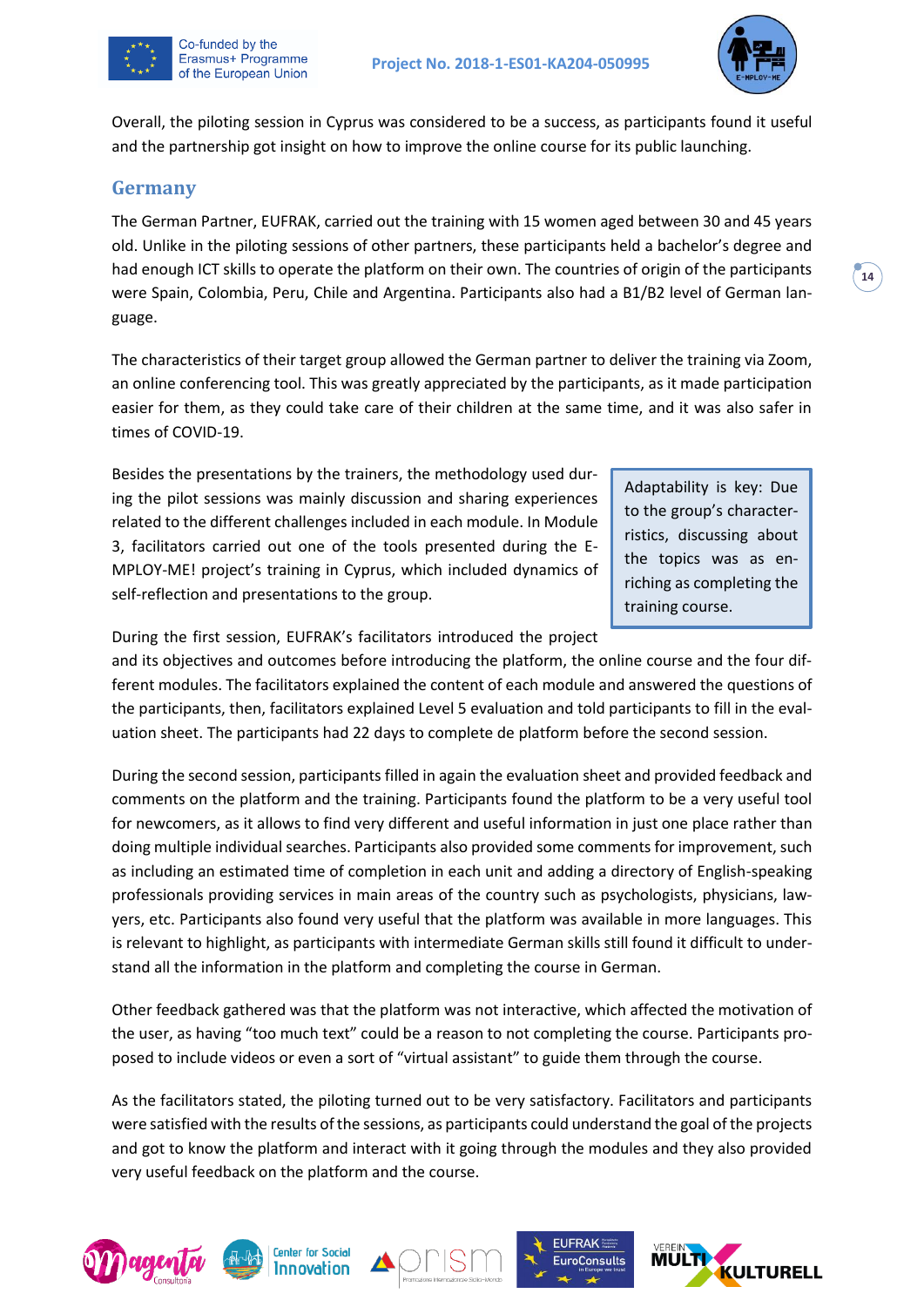



#### <span id="page-15-0"></span>**Italy**

The Italian partner, PRISM, faced particularly strong obstaclesto implement the training due to COVID-19 restrictions, although they were able to deliver the training with participants from Ghana and Kenya residing in Palermo, who had a basic local language and ICT skills, which made possible carrying out the training online.

Taking into account the particularities and needs of the group, the training was delivered in just one session. However, the modules were previously introduced to participants by email and individual

Skype meetings were conducted and facilitated by the PRISM's project coordinator so participants could share their feedback in line with the Level 5 evaluation templates. During the training session, participants were introduced to the Employ-me project and the modules of the online course, how to register and log-in into the platform, how to enrol to the free learning modules, how to approach the modules, track their progress and take the quiz.

Providing participants with information about the training content prior to it may make online training easier.

The main expected challenges were related to the direct engagement of participants due to the spread of the Covid-19 pandemic and the restrictions issued by the Italian government. Several piloting sessions were planned to be implemented on September 2020 as well as on March and April 2020. However, PRISM faced severe challenges in terms of current restrictions and health risks to the spread of the Covid-19 pandemic.

The results expected were that participants who finished the training were able to get through the learning platform and its learning modules and were equipped with key competences and tools to increase their employability and orientation in the local community. The feedback received from the participants was positive, as nearly all of the participants declared that the learning modules equipped them with key competences and valuable tools on employability and orientation that they could use. Analysis of the evaluation results also showed a growth in the acquisition of knowledge and the ability related to the use of job-search tools and the creation of a CV and cover letter (module 2), as well as knowledge on intercultural understating and communication (module 3). Generally, the information received on social integration (module 4) and language orientation (module 1) considered "fine / useful enough". According to the facilitator of the session, the platform and its learning modules are easy to use and able to promote access to employment for the target group/s.

Despite all the challenges faced to deliver this training (difficulty to find participants, restrictive measures on gathering, having only one session) this training resulted to be very fruitful for the participants who attended it.

#### <span id="page-15-1"></span>**Spain**

The Spanish partner, Magenta Consultoría Projects, carried out the training with four groups and delivered two sessions per group to accommodate to the legislation on restricted gatherings imposed during the COVID-19 pandemic, which by the end of the third training became even more restrictive, allowing only 6 persons to be together. To find participants, Magenta teamed up with two local associations helping migrants: ACCEM and Mujeres Africanas Association.









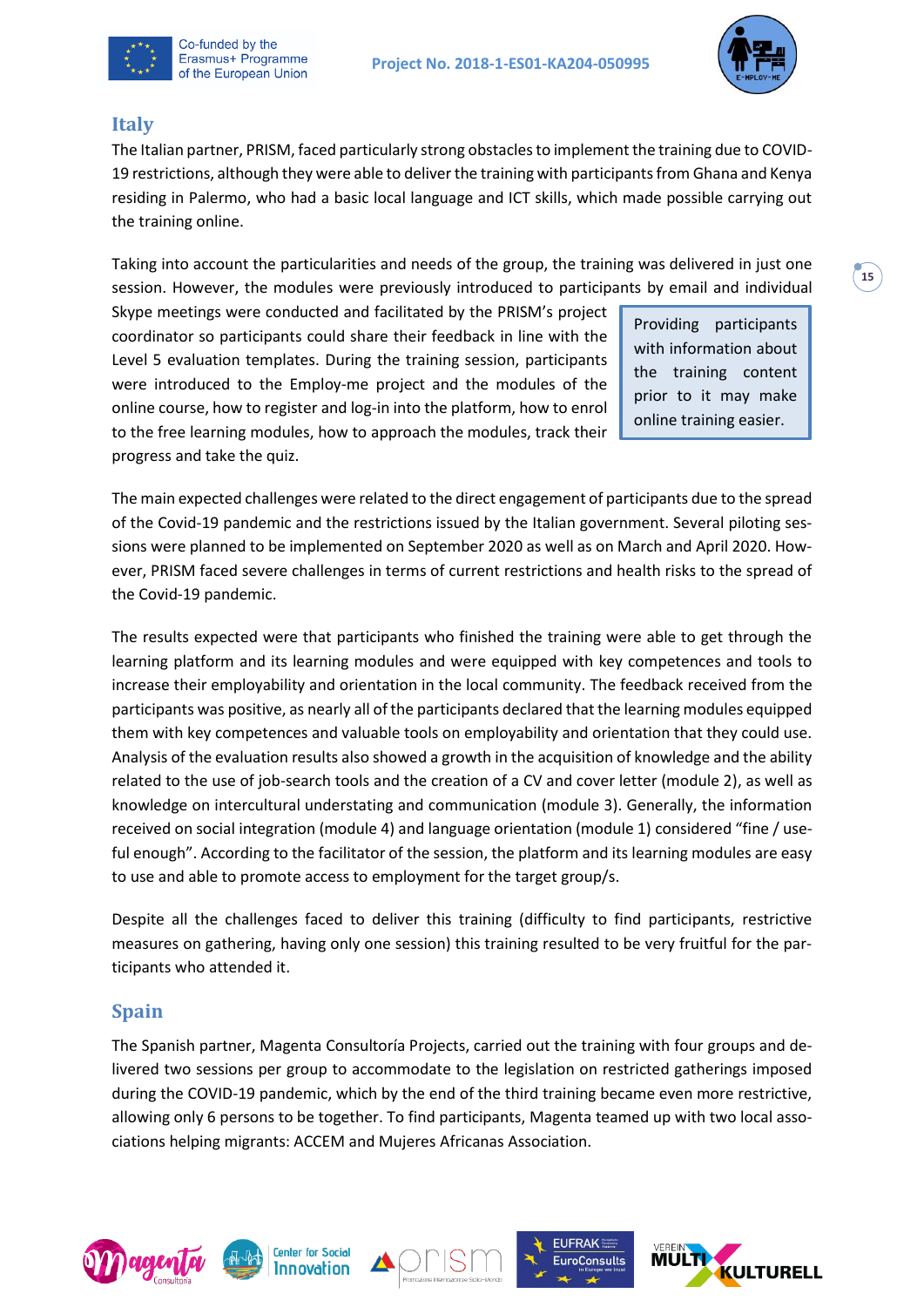

Sessions with all groups were structured similarly. During the first session, the facilitator introduced the project, the importance of the piloting and guided the participants through the e-learning platform, so they learnt how to register and use it. Before diving deeper into the platform, participants were asked to fill in the Level 5 Evaluation sheet. Participants were asked to complete the four modules of the platform before the second session. In the second session, participants had the opportunity to ask any doubts they might had about the units, the modules or the platform, and they were also welcomed to provide any comments or further feedback. After this, participants filled in again the Level 5 evaluation sheet and received their certificates of attendance.

The main methodology used was *learning by doing*, as the facilitator provided some guidelines, but it was the participants who had to open the internet, look for the E-MPLOY-ME! website, register in the platform and, finally, complete the modules on their own. Although they worked on their own, they were always supervised and tutored by the facilitator, mainly due to the difference in digital skills. Younger women tended to have more digital skills than their older counterparts, and this somewhat affected the participation of older participants. As ICT learning is incorporated in schools nowadays, younger participants had more digital notions. On the other hand, older participants tended to have no or low digital skills, and they tended to be embarrassed to ask for help, so the facilitator had to make a lot of follow up questions and be very alert to realise when a participant might be struggling. When this happened, the facilitator gave them some basic digital skills training: how to open/create folders and documents, how to save, how to open internet and search for things… so they could take the most out of the training.

A peculiarity of the first group (in comparison with the ones of other partners and the other 3 groups in Spain) is that the mother tongue of participants was the same as the host country's official language, so there was no issue concerning language barriers. This is because Spain receives mostly immigrants from Latin American, whose first language is Spanish. The participants of the rest of groups came from African countries, but had enough language skills to follow the course.

All participants benefited from the information provided, although they would have liked more de-

Sometimes the results are not what we expect, but are still very valuable.

Co-funded by the Erasmus+ Programme of the European Union

> tailed information in the modules. Some participants also benefited from learning how to use a computer, as their ICT skills were so low they could barely follow the steps to open the e-learning platform and navigate in it. The facilitator took this as an opportunity to introduce these participants into basic ICT skills: how to create folders and documents, how to edit and save documents, how to put documents inside and outside of folders, how to navigate the internet and look for information…

As it was mentioned in the previous paragraph, the lack of skills of the participants turned out to be an obstacle. First, because Magenta could not deliver the training online, as participants lacked necessary skills to do so (via facetime, skype for smartphones or similar apps). In addition, the lack of ICT skills also proved to be an obstacle when delivering the face-to-face sessions, as some participants could not use the computer. This problem was solved by providing participants who needed it with the necessary knowledge. Another problem was that most participants did not own a computer or had access to one near their place of residence. However, the facilitator referred participants to the mobile version of the online course. All participants owned or had access to a smartphone, and as the









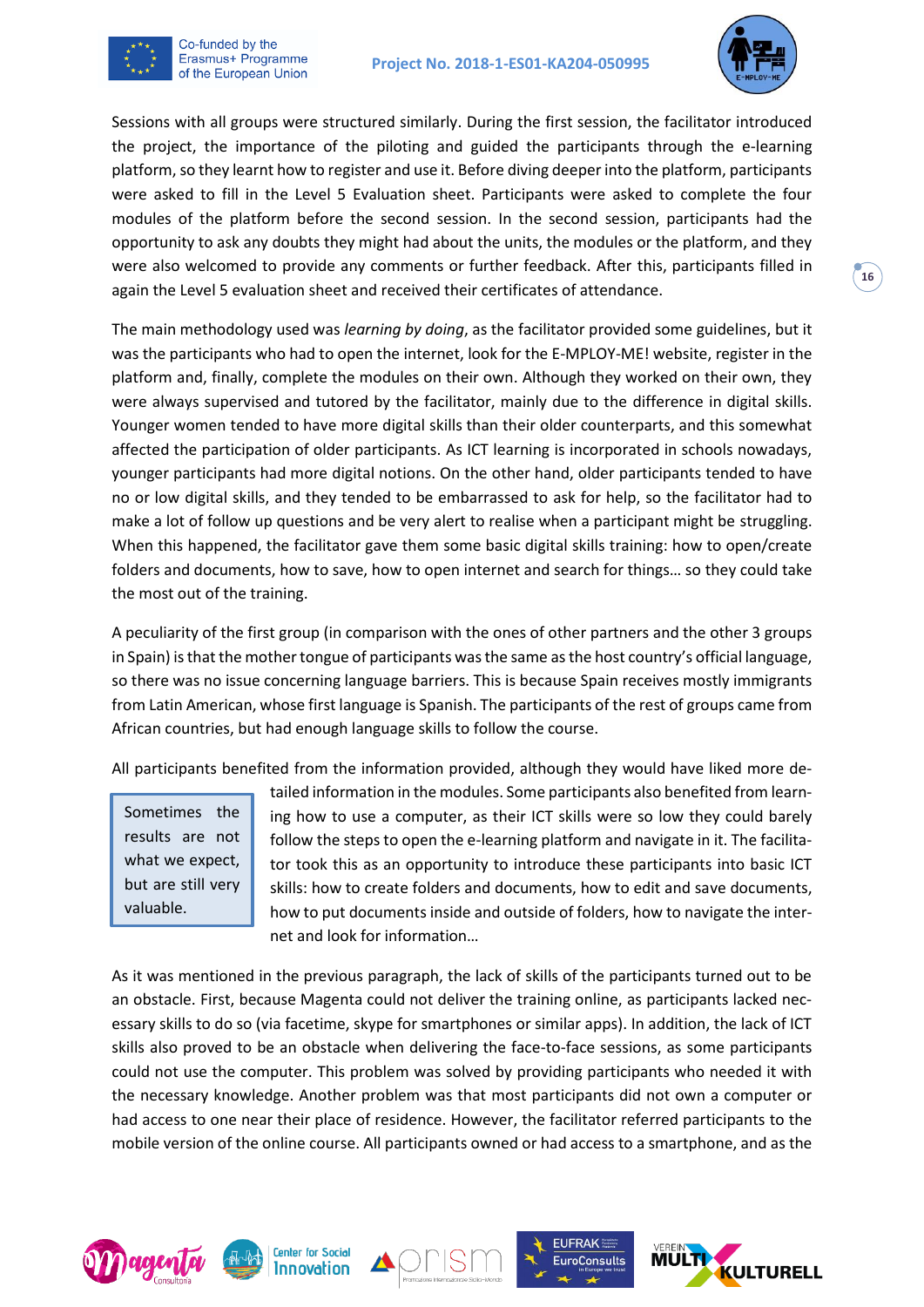

e-learning platform is an internet site rather than a downloadable app, they could access it easily and complete the modules.

Most participants were genuinely excited and thankful to take part in the training and they were vocal about it. They regarded it as an opportunity to develop their skills and add a certificate to their curriculum. The module participants found most useful was Module 2 about job search, technologies & techniques to understand job demands. It was equally welcomed by younger participants, looking for

a first employment, and older ones, who were left out of the labour market due to a variety of reasons: some could not practice in Spain the job they were qualified for in their country of origin, some stopped working to take care of the house and children or older relatives and others just cannot find an employer. Also, participants had the opportunity to meet people in their same situation, migrant women who, mostly, had not fully integrated nor adapted into the host society yet, thus creating a network of support. Also, participants provided very useful feedback about the platform, which allowed to improve it.

It is important to understand participants' motivations and expectations in order to make the workshop the most useful for them.

## <span id="page-17-0"></span>**Conclusion**

Co-funded by the Erasmus+ Programme of the European Union

Best practices are very useful when doing any type of work. They provide us with information of what worked well –and not so well –for a particular people in a particular situation. Thus, best practices can be replicated in similar circumstances if we want to achieve a similar result or can be adapted if our situation is different or want different results. Best practices can also be a source of inspiration, as a best practice can give us ideas to work in a certain way or adopt specific measures, or just simply make us think there is something in need of change.

After the piloting sessions carried out by the partners, it becomes clear that transferable practices not always should be delivered in the same way and they may not always provide similar results and still be beneficial. For most partner countries, language was a challenge, and they had to be creative to overcome that barrier. In other cases, this problem did not exist. This, together with the experience with learners with different ICT skills, puts the focus on the importance of adapting the resources and time to meet the specific needs of the group within the implementation of the practice, as different groups will need support in different areas.

Piloting sessions allow to gather comments and feedback from the other side of the action, from those who benefit from it. By piloting the e-learning platform, the partnership gathered essential information to improve the platform and the practice per se. An example of this is that, while the platform was found to be very intuitive and user friendly, participants in most countries mentioned that it would be better to include more in-depth information in the modules. In the same way, while participants stated that the training was enjoyable and they, in fact, improved their knowledge and skills, found the evaluation method (Level 5) difficult, confusing and tedious. This is something to improve in future implementations, either explain better how Level 5 works, or replace it with another method of evaluation.

After the piloting sessions, the partnership believes that the E-MPLOY-ME! e-learning platform can be considered a best practice due to its high level of transferability, its engagement with the target group









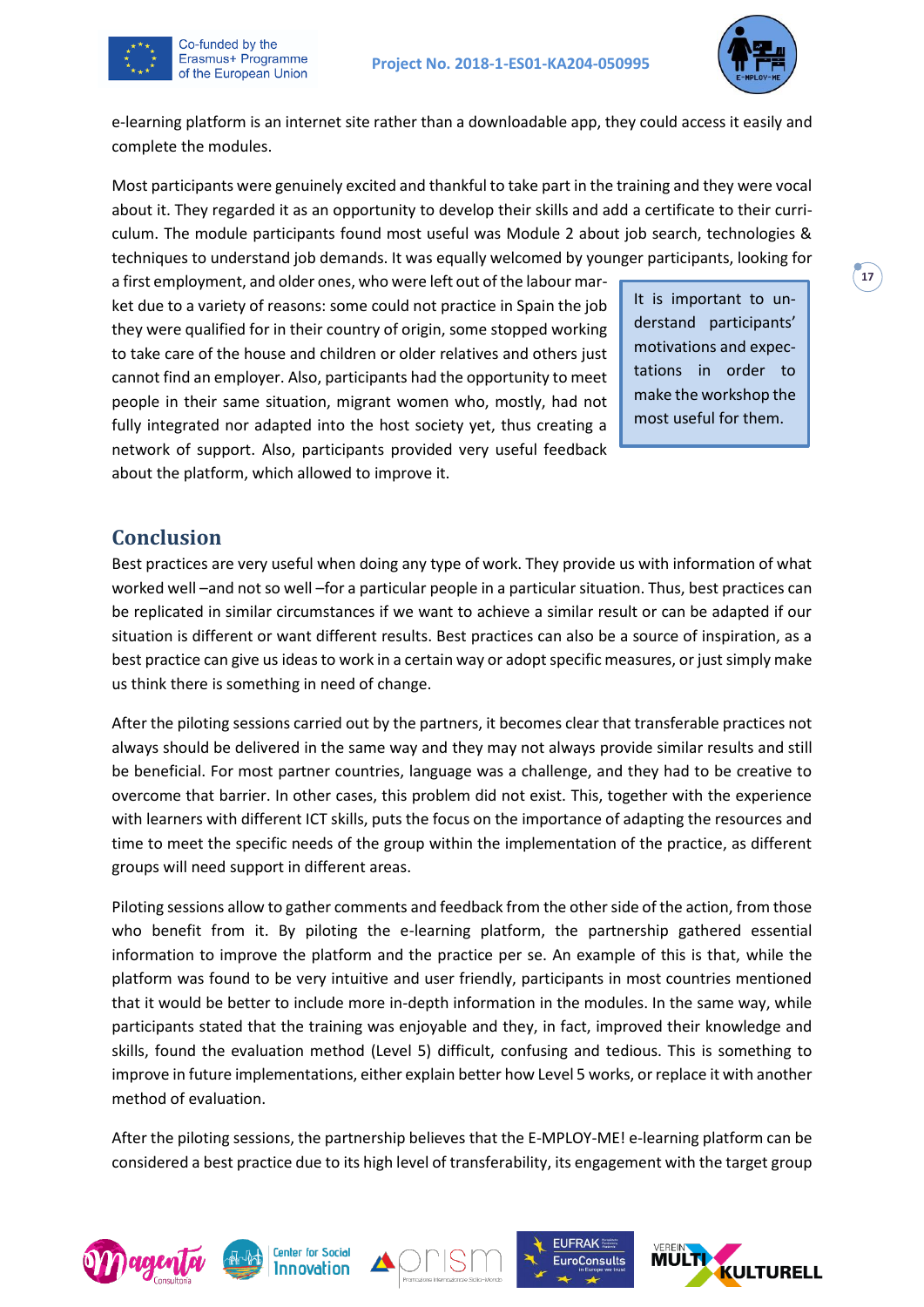



and the desirable results it produced regarding the needs it aimed to meet. The partnership is greatly satisfied with the development and results of the piloting sessions and expects that their experience is useful for anyone who reads this handbook.